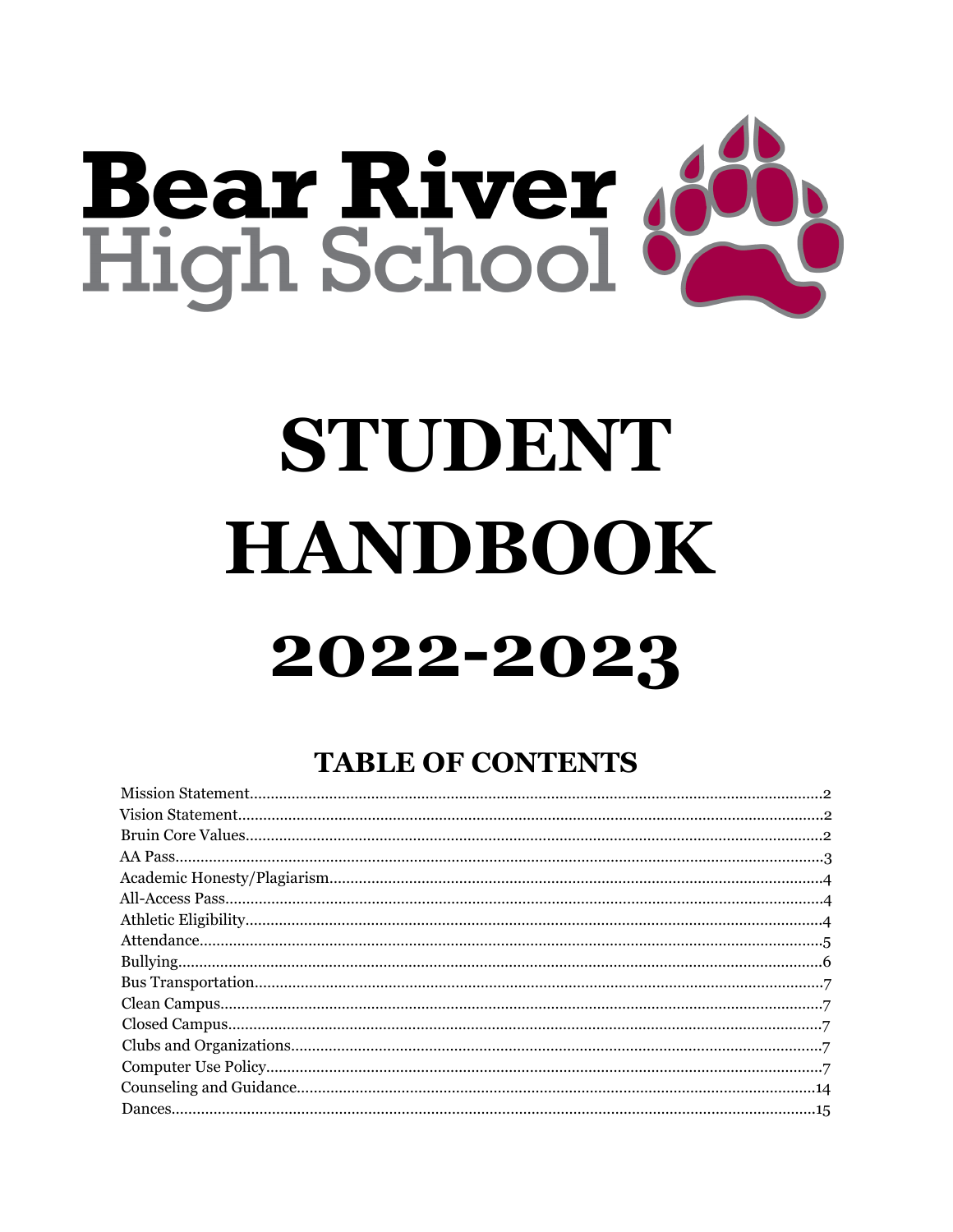| Suspension, On-Campus Educational |  |
|-----------------------------------|--|
|                                   |  |
|                                   |  |
|                                   |  |
|                                   |  |
|                                   |  |
|                                   |  |
|                                   |  |
|                                   |  |
|                                   |  |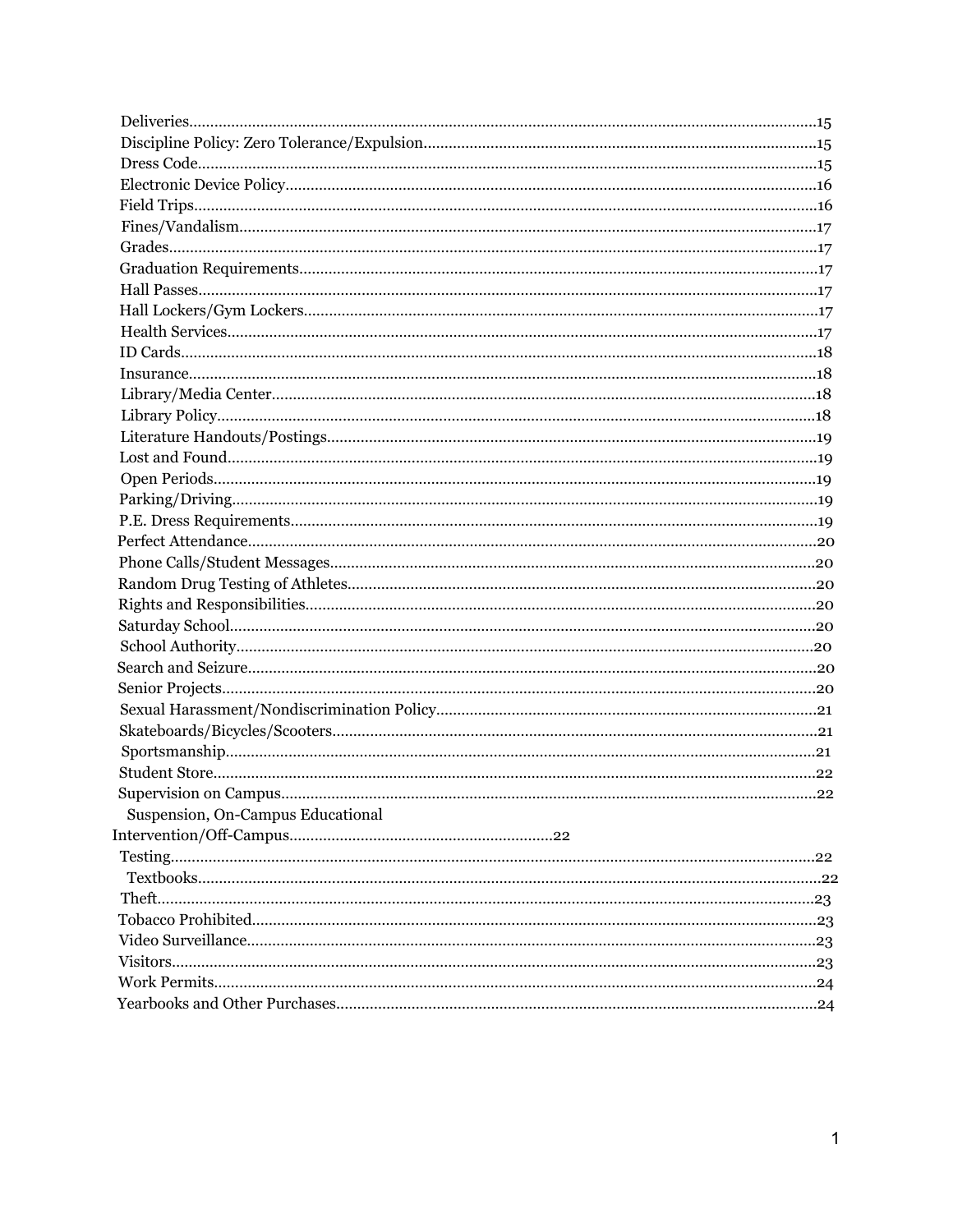*Welcome to Bear River High School!* The faculty, staff and administration support the philosophy that students have the right to learn in the best possible atmosphere. School should be an orderly and safe place, one where young adults will want to be because they believe that their rights and feelings will be respected by others. The school personnel believe it is reasonable to expect students to arrive at school with the good citizenship necessary for the orderly conduct required on campus and in the classroom. We look forward to another stellar year at Bear River with our outstanding student body.

#### **MISSION STATEMENT**

Bear River High School's mission is to provide students with a positive learning environment that provides a variety of opportunities to develop a solid educational background, one offering the tools to enable them to become productive and adaptable members of an evolving society.

#### **VISION STATEMENT**

**Bear River is the school no one ever wants to leave**… a supportive, rigorous, adaptive environment where all stakeholders strive to be lifelong learners who are productive, contributing members of the larger community.

# **BRUIN CORE VALUES**

Our core values reflect what it means to be a Bruin… each staff member, student, and family and community partner strives to embody these ideals, both at Bear River and beyond it, in the larger community.

# **GRIT**

*A Bruin with grit…*

- sticks with things, even (and especially) when they get hard -- never giving up
- demonstrates guts, initiative, resilience, and tenacity
- is goal-oriented and able to plan and meet deadlines, resisting procrastination
- asks for help
- turns things around -- working harder to improve
- takes on challenges in rigorous coursework and other opportunities to grow and learn
- communicates with staff and peers about needs and challenges

# **EMPATHY**

*A Bruin with empathy…*

- seeks cultural awareness
- values diversity
- actively collaborates to support all individuals
- is vulnerable and approachable
- listens without judgment
- is inclusive, patient, and understanding
- works to make sure others feel heard, valued, and understood

#### **INTEGRITY**

*A Bruin with integrity...*

- takes personal responsibility for his/her own behavior, academics, and relationships
- competes and performs with sportsmanship, originality, and self-control
- is honest and trustworthy, avoiding the temptation to cheat, lie, or blame others
- takes ownership of his/her mistakes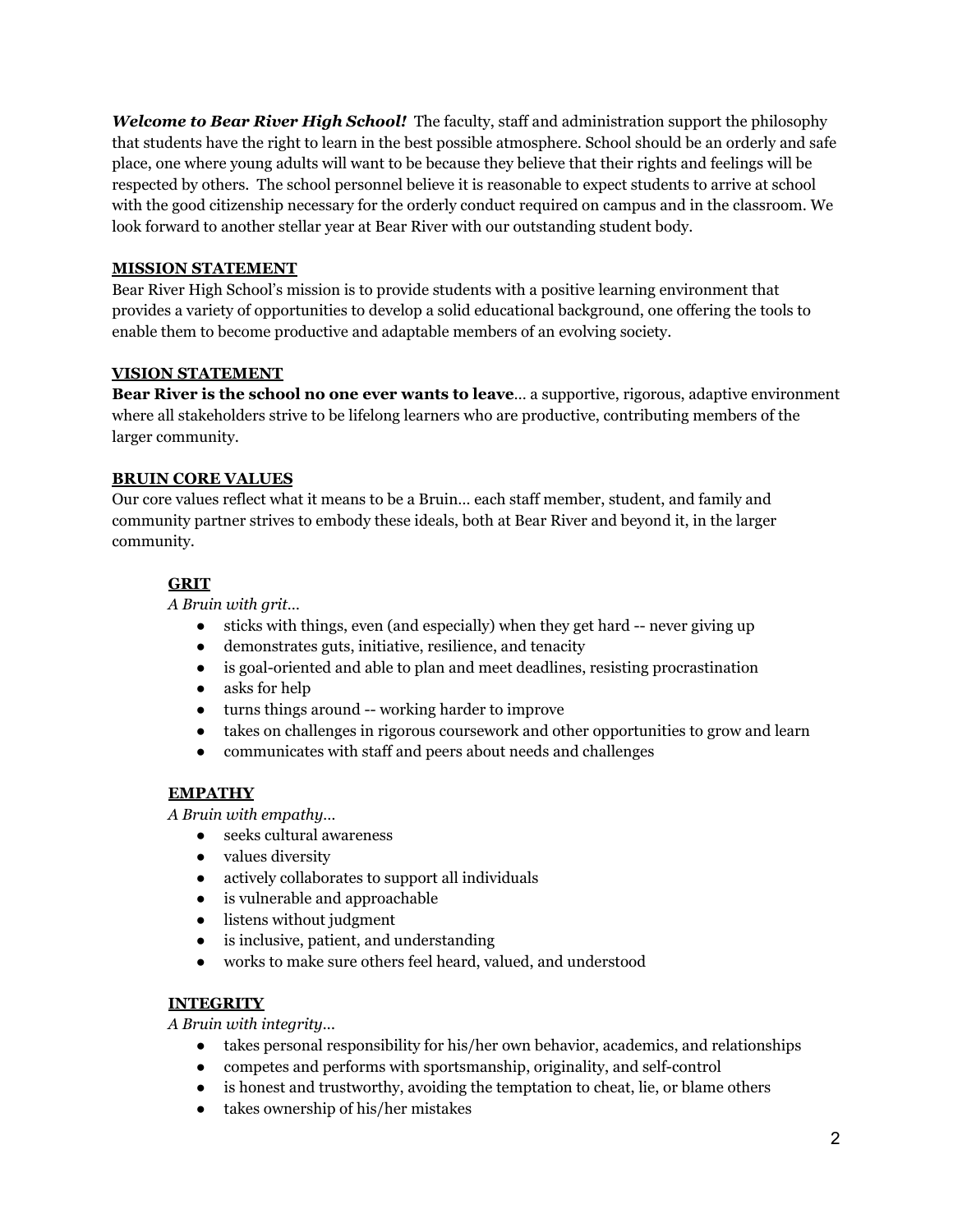- doesn't make excuses
- leads by example and is a positive role model and influence on others
- does the right thing, even (and especially) when no one is looking

# **INTELLECTUAL & CREATIVE CURIOSITY**

*A Bruin with intellectual and creative curiosity...*

- learns for the sake of learning
- $\bullet$  is willing to take risks
- engages in civil civic discourse and accepts others' viewpoints
- comes to school with an open mind and asks deeper-level questions
- recognizes different ways to demonstrate and measure intelligence and learning
- learns from failure
- creates and innovates, making his/her school and community better and richer

# **COMMUNITY**

*A Bruin with ownership in our community…*

- takes pride in maintaining a clean and vibrant campus
- mentors and supports other Bruins through everyday interactions
- understands that "tradition never graduates" and is unrestricted by time and space
- demonstrates community-mindedness through service, involvement, volunteerism, stewardship, and activism
- leaves his/her school and community better than he/she found it
- represents Bear River, the community, state, and nation with pride and ownership

# **AA PASS**

To reward good attendance, Bear River students can earn an "AA" pass, with teacher's permission. *Requirements:*

- Students cannot miss more than 3 excused days or 18 excused periods in a semester with the exception of medically documented absences (doctor's notes need to be submitted within 3 days of the absence)
- May not have more than 6 tardies per semester
- May not have any truancies
- No behavior referrals
- Must be a full-time BR student

#### *How it works:*

- Students may be allowed to waive a final exam in a class where they are receiving an "A" grade.
- The California University system does not allow the skipping of honors or AP finals.
- Students may not use an AA pass for the same class two consecutive semesters.

\*\* This program is subject to be suspended due to COVID.

#### **ACADEMIC HONESTY/PLAGIARISM**

Bear River High School is dedicated to providing students with an environment that encourages academic honesty and integrity. Academic honesty requires that students produce work that is their own. Students are to be aware that cheating, plagiarism or other acts of academic dishonesty will not be tolerated. Students who participate in acts of academic dishonesty will be subject to appropriate disciplinary action.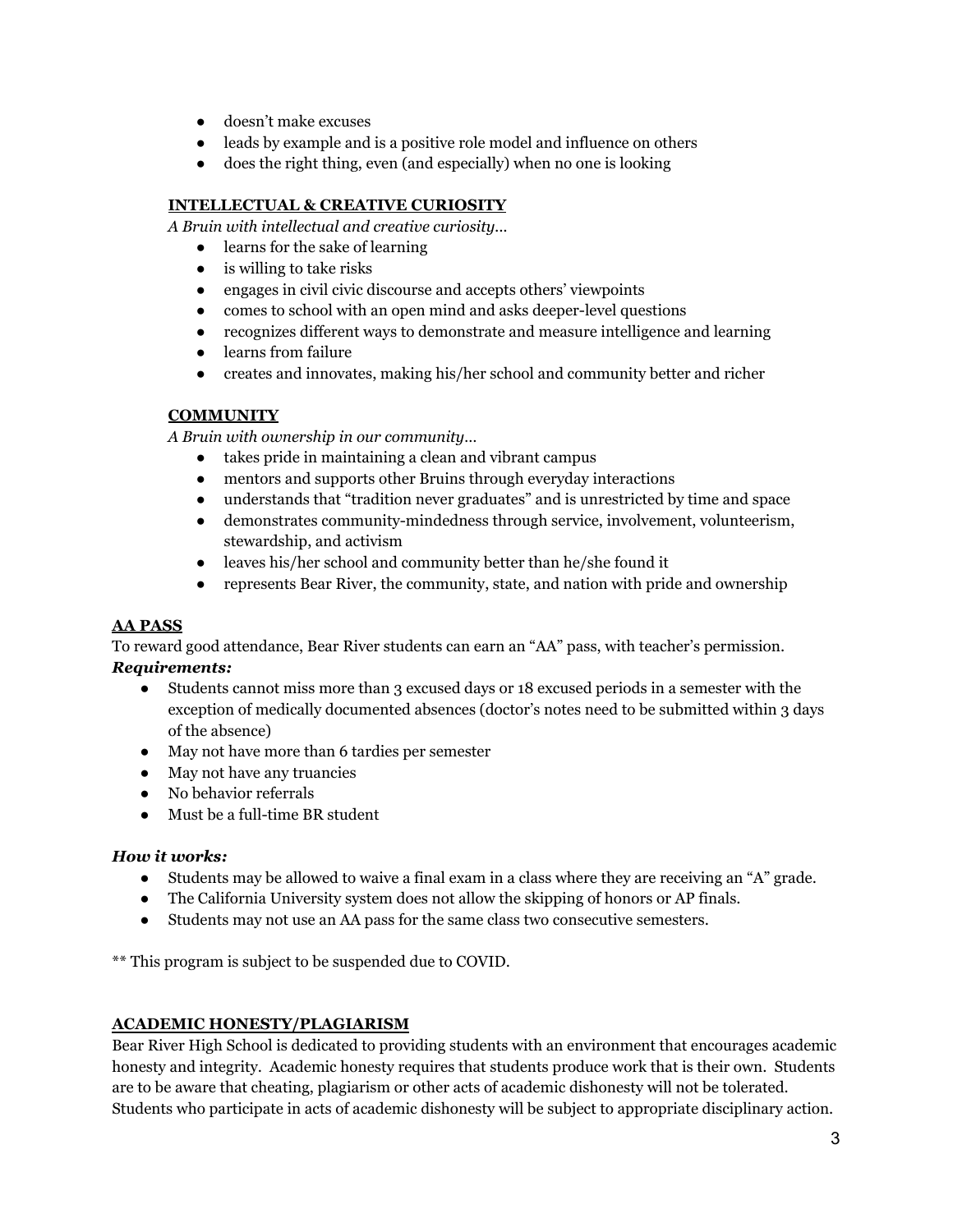Academic dishonesty/plagiarism can take many forms, including:

- Electronically sharing one's work with other students
- Submitting another student's electronic document as your own
- Multiple students submitting the same work on an individual assignment (as opposed to a group assignment or project)
- Copying and pasting any portion of another person's work into your own document, particularly without properly citing the source
- Modifying or paraphrasing content from another source without citing the source
- Showing your answers to other students or looking at another student's answers/responses
- Including words or images found on the internet in one's work without properly citing the source

Please visit this University of Oxford resource for additional information about plagiarism and its many forms: <https://www.ox.ac.uk/students/academic/guidance/skills/plagiarism?wssl=1>.

Bear River High School uses a program called Turnitin.com, an electronic service to help monitor plagiarism. This online tool compares student papers to a database both of papers submitted by other students and to sources on the internet, and plagiarism software/resources. Papers that students submit will become part of the "Turnitin.com" plagiarism detection database.

#### Consequences:

Students who cheat, plagiarize, or are involved in academic dishonesty will experience the following consequences (cumulative for the duration of enrollment at Bear River):

- 1st Offense: Grade of zero on the assignment without opportunity to make up the assignment, parent contact, and educational intervention.
- 2nd Offense: Parent meeting, possible withdrawal/fail in course, behavioral agreement, and possible 1-5 days of suspension.

# **ALL ACCESS PASS**

An All Access Pass may be purchased in the Student Store at a cost of \$65. With an All Access Pass, students receive the school year's themed t-shirt, a class t-shirt, free admission to all home athletic events (CIF play-off games/events not included), and free admission to the Fall Homecoming Dance, Winter Homecoming Dance, and Last Chance Dance.

\*\*The All Access Pass program is subject to change due to COVID.

#### **ATHLETIC ELIGIBILITY**

A student athlete must meet both the NJUHSD and CIF academic eligibility standards. Each student must have recorded a minimum of a 2.0 GPA during the quarter grading period prior to athletic participation, and be enrolled in at least 20 semester periods of work. A 2.0 GPA must be earned at each quarter grading period throughout the athlete's sport season. In addition, an athlete who has two grades of "F" in the last quarter grading period is ineligible to participate (practice or play) in athletics even though he/she may have maintained a 2.0 GPA and earned twenty (20) credits. Any athlete who becomes scholastically ineligible when administration receives grade reports will be immediately dropped from the team and will not be eligible to receive a letter, an award or physical education credit. All incomplete grades are to be computed as "F" grades until they are officially changed by the teacher of record and duly recorded in the school's records office. A grade change must occur within two weeks of the grading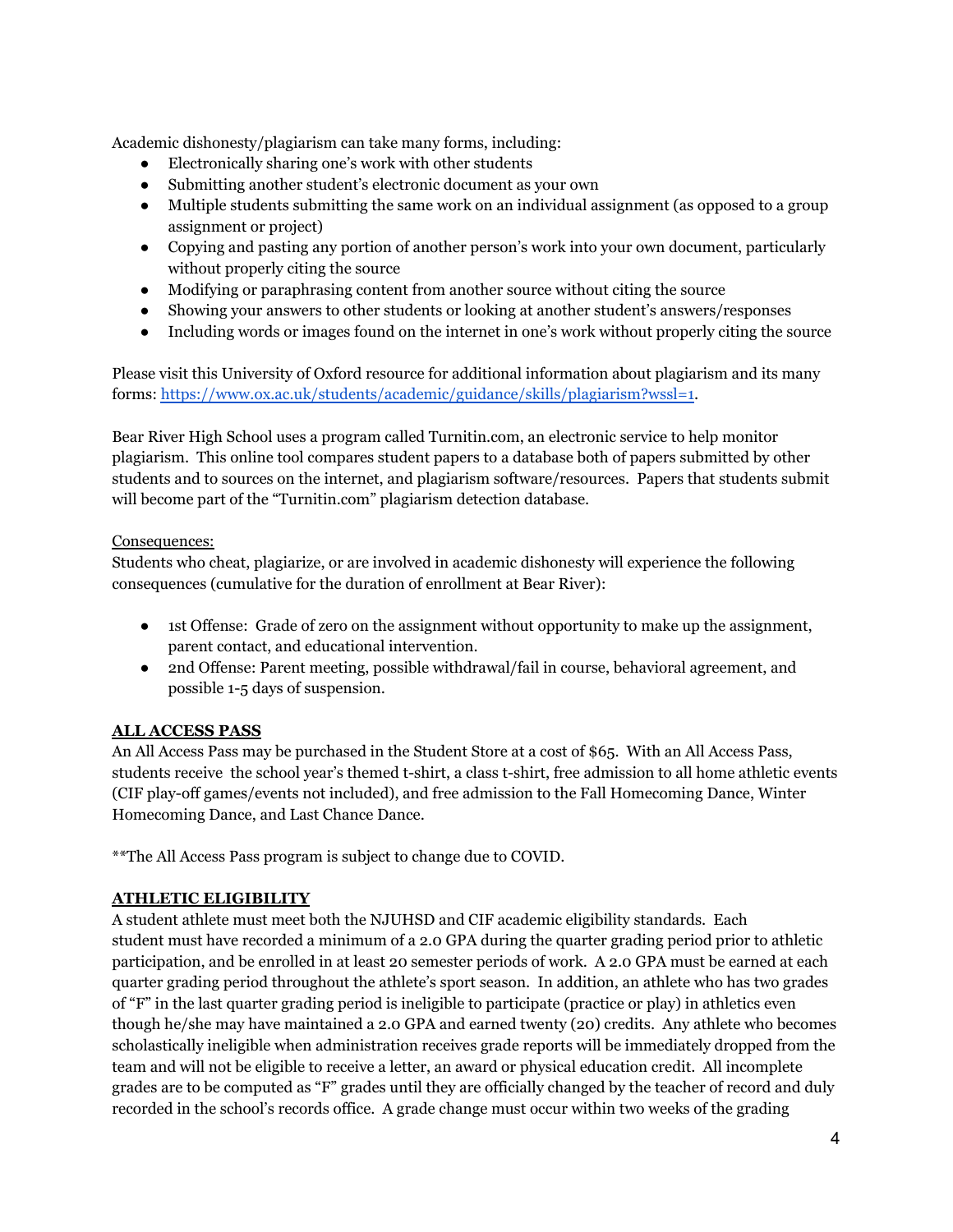period. Please refer all questions about athletic eligibility to our Athletic Director, Jeff Bickmore: jbickmore@njuhsd.com

#### **ATTENDANCE**

Whenever a student is absent with parental consent for all or part of a school day, the parent is required to explain the absence in person, by telephone, by email, or in writing. Parents may verify an absence by phoning the Attendance Office from 7:30 a.m. to 4:00 p.m. Emails should be sent to Lorita Riedel at [lriedel@njuhsd.com](mailto:lriedel@njuhsd.com). Students who present a written excuse to the Attendance Office must be in class before the tardy bell. Notes must be in ink and must include: a) the student's name and ID number; b) grade level; c) date(s) of absence; d) reason for absence; and e) signature of parent or legal guardian with date note was written. All routine medical and dental appointments should be scheduled before or after school whenever possible. **Absences not cleared within three days will turn into cuts and Saturday School will be assigned**. In order to participate in co-curricular or extracurricular activities, the student must be present in school all day on the day of the activity. If the activity occurs on the weekend, the student must be in attendance on that Friday before. Athletic exceptions must be verified in advance by site administration. It is important that students assume responsibility for missing classes.

*Early Dismissal* – Students who need to leave school during the school day are required to bring a note and present it to their attendance tech or have a parent call stating the reason and the time the student is to be dismissed. An early dismissal will be issued for the student to present to their teacher. **Students must have an early dismissal form in hand prior to leaving campus.**

*Homework* – May be requested by students and/or parents on the  $2<sup>nd</sup>$  day of an extended absence for illness. Requests should be directed to the attendance tech. Homework will be ready by 3:45 pm on the following day.

*Excessive Absences* – Parents can excuse up to 5 absences with a note or phone call. After the 5<sup>th</sup> absence in a semester, a doctor's note is required. Students are expected to make up excessive absences through Saturday School attendance (one Saturday School session equals a school day missed). Students who establish a pattern of unexcused absences or who have excessive absences, or patterns of missed periods, will be referred to a Student Study Team and/or the Student Attendance Mediation (SAM) process will be initiated. The assistant principal will counsel the student, notify parents and administer disciplinary action as necessary. Absences for school sponsored field trips, athletics, other school activities, or doctor/dentist appointments **with notes from the doctor/dentist**, will not apply to this policy.

*"Ditch Days"* are **not** authorized by the school. Senior "cut" days will result in loss of senior activities including Senior Prom, Commencement Exercises and the like.

*Tardiness* – Punctuality is an important life skill. It is important to be on time to class and prepared to work when the bell rings. Students are considered tardy when they enter a classroom during or after the tardy bell. Excessive tardiness and the disruptions that they cause will not be accepted. Tardies will be handled in the following manner per semester:

\*Tardy  $\#$  1-2: Warning

- \*Tardy # 3-5: Meeting with Assistant Principal, parent contact, and one hour detention each tardy to be served within a week.
- \*Tardy # 6-7: Meeting with Assistant Principal, parent contact, and educational intervention as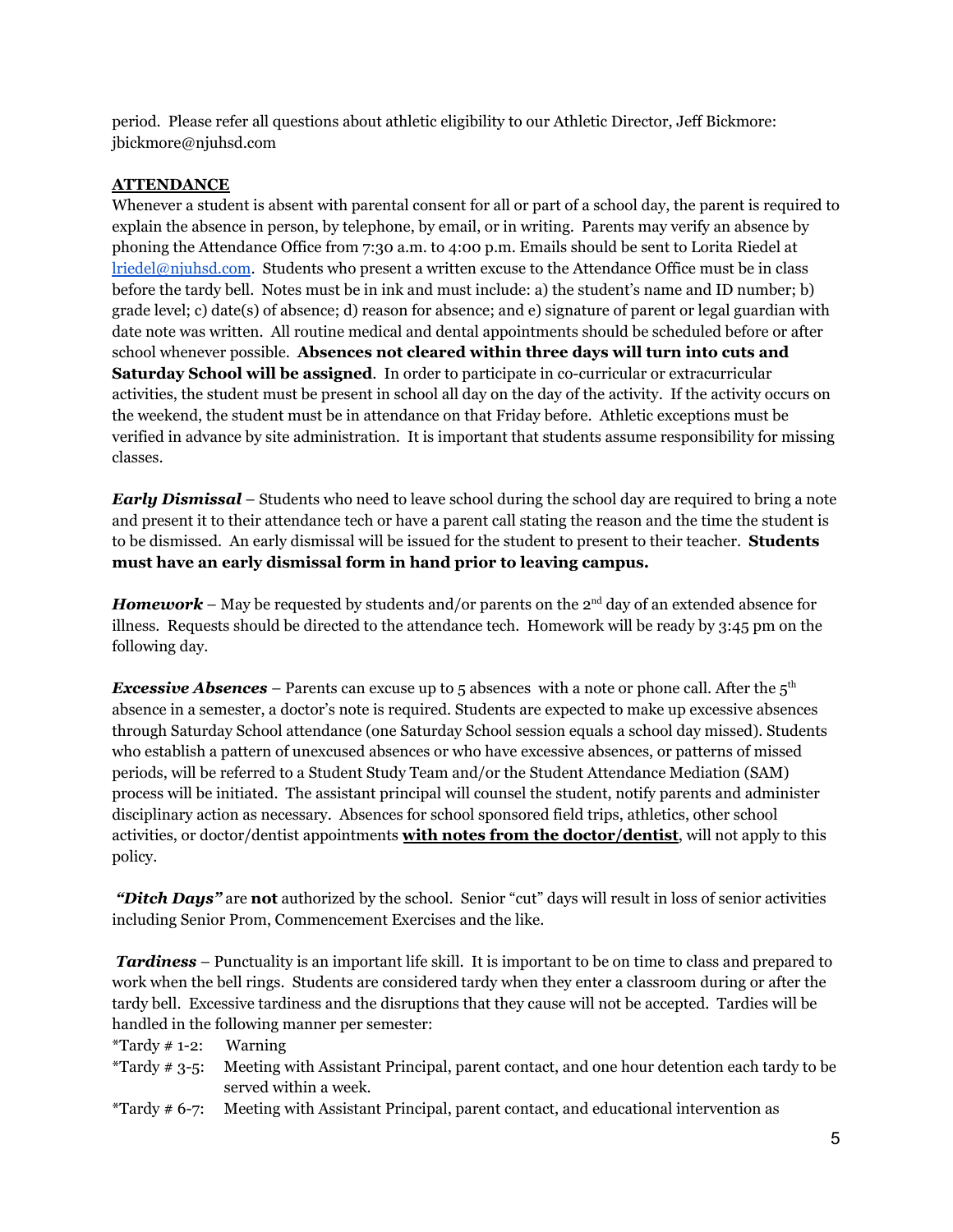assigned.

\*Tardy # 8: Meeting with parent and student with possible additional educational intervention, Saturday School, and/or behavioral agreement.

\*Tardy # 9-10: Referral to Student Attendance Mediation (SAM) and additional Saturday School. *Truancies* – Any absence without parental permission or without permission of a school authority for thirty minutes or more from any class constitutes truancy. *Any unexcused absences* will be referred to the assistant principal for assignment of educational intervention, detention, and/or Saturday School.

*P.E. Excuses* – A note from the parent or doctor should be given directly to the instructor. A parent may excuse up to five days; a doctor's note is needed for a longer period of time. The doctor's note should specify the prohibited and permitted activities as this may increase the potential for student participation and academic success. Notes that indicate "No PE" are discouraged as there may be some level of activity in which a student may engage. If there is a chronic illness or injury, the student's counselor should be contacted to discuss possible solutions.

# **BULLYING**

Bullying is unacceptable at Bear River. We expect teachers, staff and students to immediately report any type of bullying for administrative action.

# *The four types of bullying behavior:*

- **Physical Bullying:** harm to another's body or property
- **Emotional Bullying:** harm to another's self worth
- **Social Bullying:** harm to another's group acceptance
- **Cyber-bullying:** threats made over the internet, including texting and all social media

# *Bullying may include:*

- Calling names or making fun of someone
- Pinching, pushing or shoving
- Taking things away from someone
- Damaging someone's belongings
- Spreading rumors
- Saying or writing nasty things about someone
- Making someone feel uncomfortable or small

If you see or know of someone being bullied, *PLEASE* tell an adult about your concerns.

# **BUS TRANSPORTATION**

Students who take advantage of bus transportation must follow these guidelines:

- Students **must** show their student ID card to the bus driver upon boarding the bus. Failure to do so will result in disciplinary actions including detention, Saturday school and/or loss of bus privileges.
- Students must obey all bus rules.
- All school rules apply. Disorderly conduct or refusal to submit to the authority of the bus driver shall be sufficient reason for a student to be denied bus privileges.

# **CLEAN CAMPUS**

Students are expected to pick up their own trash and are encouraged to help keep the campus clean. Food and drinks (water is allowed) are not allowed in classrooms at any time. The following behavior is prohibited on campus: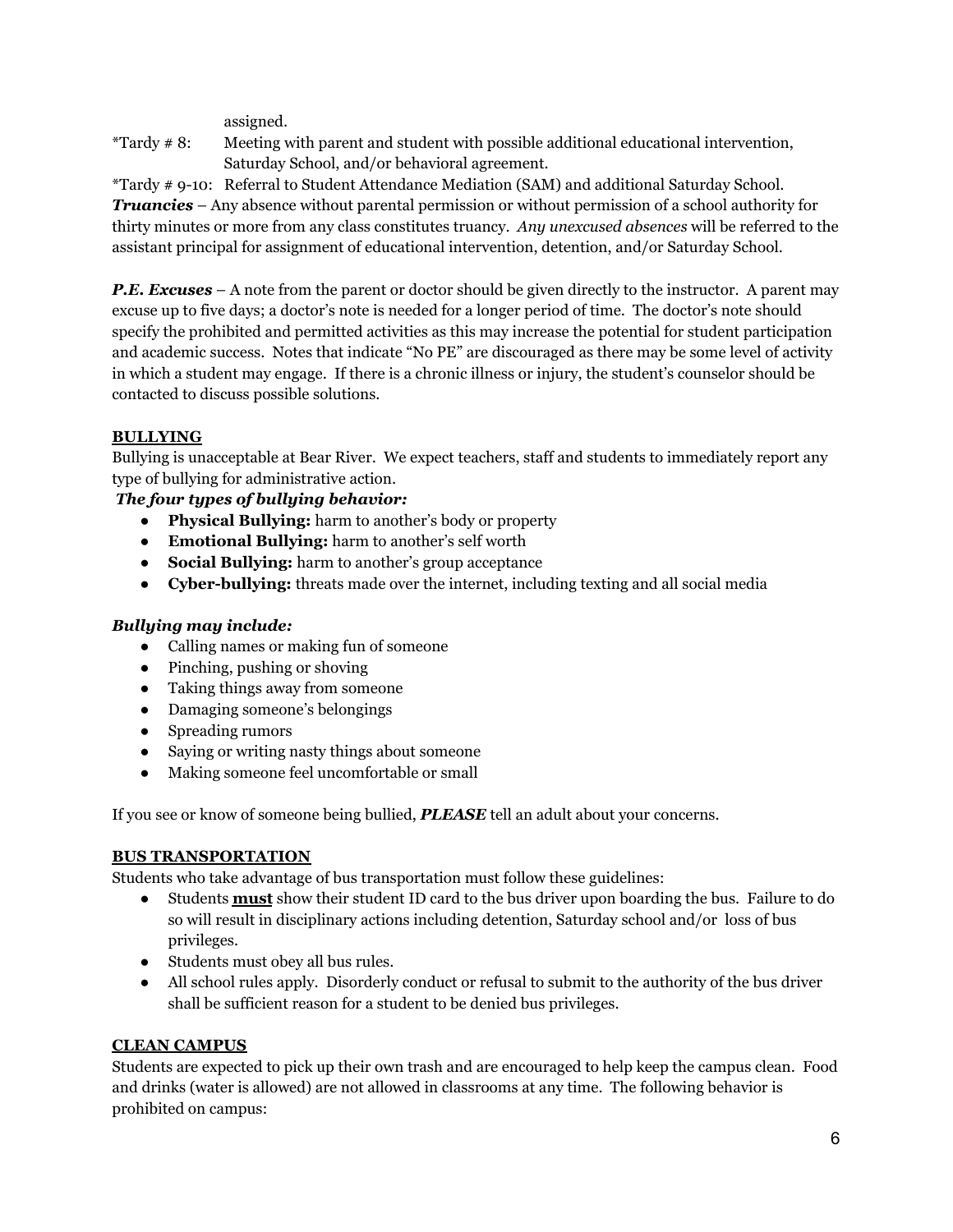- Throwing food
- Stealing from cafeteria or from others
- Pushing/shoving
- Cutting in line
- Students must also place trash and excess food in trash containers. Failure to do so will result in detention, after school or on Saturday, or community service.

# **CLOSED CAMPUS**

Bear River High School is a closed campus, including during lunch time. Once students arrive on campus for the school day, they are required to stay on campus until their school day has concluded. No student is allowed to leave during the school day without an Early Dismissal Slip from the office. Non-Bear River students are not allowed to come on campus without checking in at the Main Office **and** receiving prior permission from an administrator to visit.

# **CLUBS AND ORGANIZATIONS**

Students are strongly encouraged to take advantage of the many opportunities to participate in clubs, athletic teams, performing or competitive groups and student government. Please visit the Student Store for more information.

# **COMPUTER USE POLICY**

The Student Instructional Technology Acceptable Use & Internet Safety Agreement (Terms & Conditions), which is posted on The Bear River High School web page, must be read by both parent/guardian and student before signing the Mandatory Signature Page. You will find the agreement by logging on the Bear River High School website (http://bearriver.njuhsd.com), clicking on the Information tab, followed by clicking on Enrollment, and then clicking on Annual Parent Notifications. Parent(s) or legal guardian(s) understand that some material on the Internet may be objectionable, but accept responsibility for the guidance of Internet use and conveyance of standards for the student to follow when selecting, sharing or

exploring information and media.

# *Internet Policy*

In exchange for the use of Bear River High School computers, including access to the Internet, the student agrees to the following:

- Network access is a privilege which may be revoked at any time for inappropriate or abusive conduct. This includes, but is not limited to, altering network or workstation files or configurations, the placing of disruptive or unlawful information on or through the computer system, and the use or retrieval of obscene, abusive or otherwise objectionable language or images in either public or private files or messages.
- Students will not use their access to obtain, view, download or otherwise gain access to such materials. Bear River reserves the right to review any material stored in files to which all users have access, and will edit or remove materials which may be unlawful, obscene, pornographic, abusive or otherwise objectionable.
- Violation of the above conditions will result in one or more of the following consequences: immediate loss of privileges, suspension, and recommendation for an expulsion hearing and/or criminal prosecution.

# **NEVADA JOINT UNION HIGH SCHOOL DISTRICT 9-12 Student Instructional Technology Acceptable Use and Internet Safety Policy**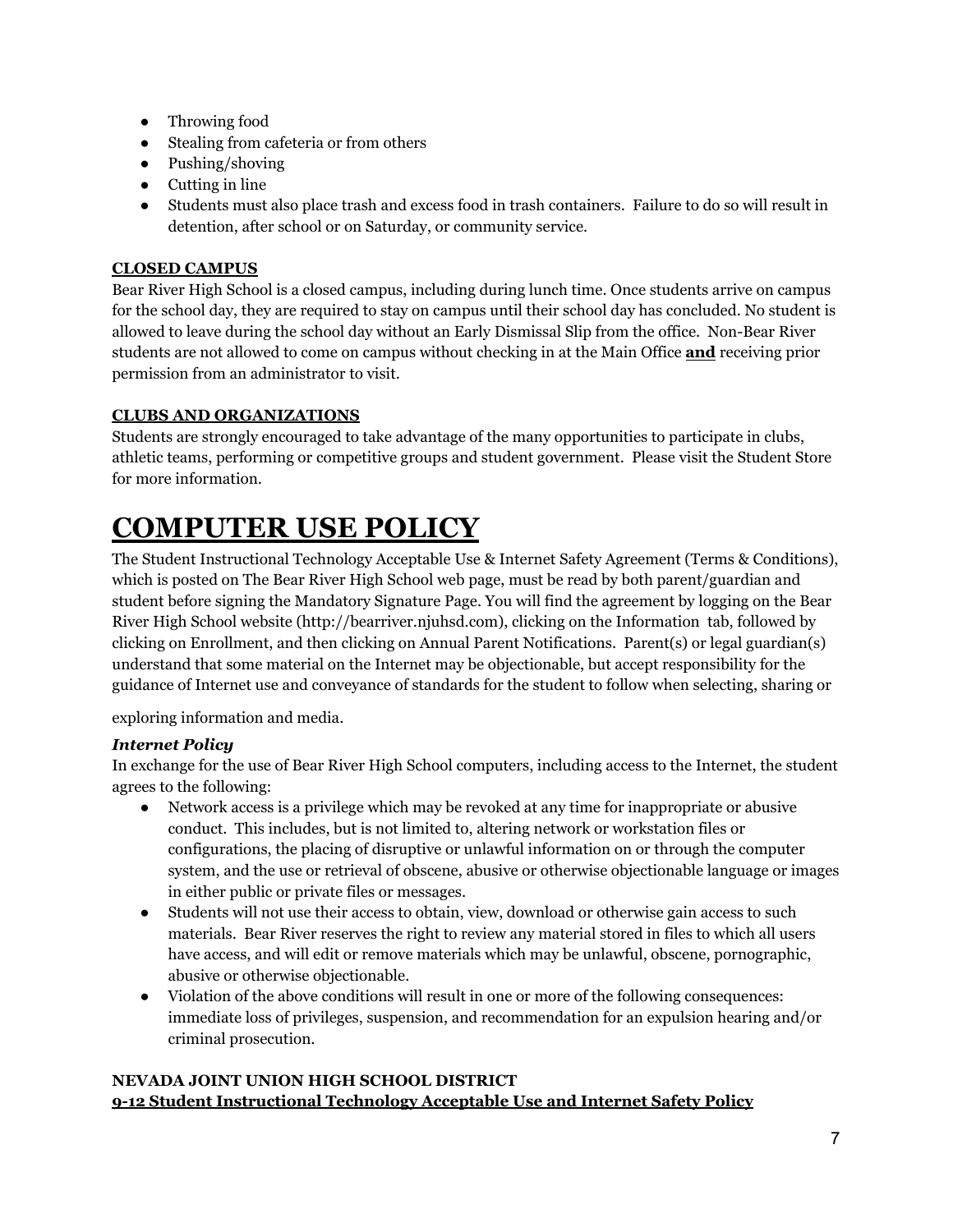Technology provides a wealth of educational opportunities for staff and students. Access to these vast resources requires responsible use by each individual. It is important that you understand your rights and privileges when using the Nevada Joint Union High School District (NJUHSD) resources in this environment. This document describes the computer, network, and Internet resources made available by the school and your responsibilities and obligations in the use of these resources.

#### **Introduction**

NJUHSD is pleased to offer students access to district computers, communications systems, the Internet and an array of technology resources to promote educational excellence. Each student is responsible for their use of technology, whether personal or district-provided. While using district and personal technology resources on or near school property, in school vehicles and at school-sponsored activities, as well as using district technology resources via off-campus remote access, each student must act in an appropriate manner consistent with school, district, and legal guidelines. It is the joint responsibility of school personnel and the parent or guardian of each student to educate the student about appropriate digital citizenship and to establish expectations when using technology.

District technology resources are provided to students to conduct research, complete assignments, and communicate with others in furthering their education. This focus does not allow the use of the network system for commercial, political, or personal entertainment purposes. Students may not offer, provide, or purchase products or services through the NJUHSD network system. The NJUHSD network system has not been established as a public access service or a public forum. Access is a privilege, not a right; as such, general rules of school behavior apply. Access to these services is given to students who agree to act in a considerate and responsible manner. Just as students are responsible for good behavior in a classroom or a school hallway, they must also be responsible when using school computer networks or personal technologies. Students must comply with school standards and honor this agreement to be permitted the use of technology. Disciplinary action may be taken against students for misuse of computer, network, and information resources.

1(Communication systems include e-mail, web sites, blogging, podcasting, forums, wikis, and/or other emerging technologies).

#### **Use of NJUHSD Network**

Each student, along with a respective parent/guardian, must sign an Acceptable Use Policy (AUP) Agreement to be granted an account on the NJUHSD network system.

Students will not make deliberate attempts to disrupt or harm the computer system and its hardware or destroy data by spreading computer viruses or by any other means. Use or possession of "hacking" tools are prohibited.

The use of the Internet, school computers, and personally owned devices at school is a privilege, not a right. Inappropriate use will result in cancellation of these privileges and appropriate disciplinary measures.

Students will use their personal server storage to store only files that are educational in nature and related to course work.

Students are expected to maintain their instructional files and media in a responsible manner, which includes backing up files at regular intervals to a memory device and deleting files at the end of the school year.

Students are responsible for their individual accounts and should take all reasonable precautions to prevent others from being able to use their account. Under no conditions should a student provide their password to another person except to a school administrator or parent.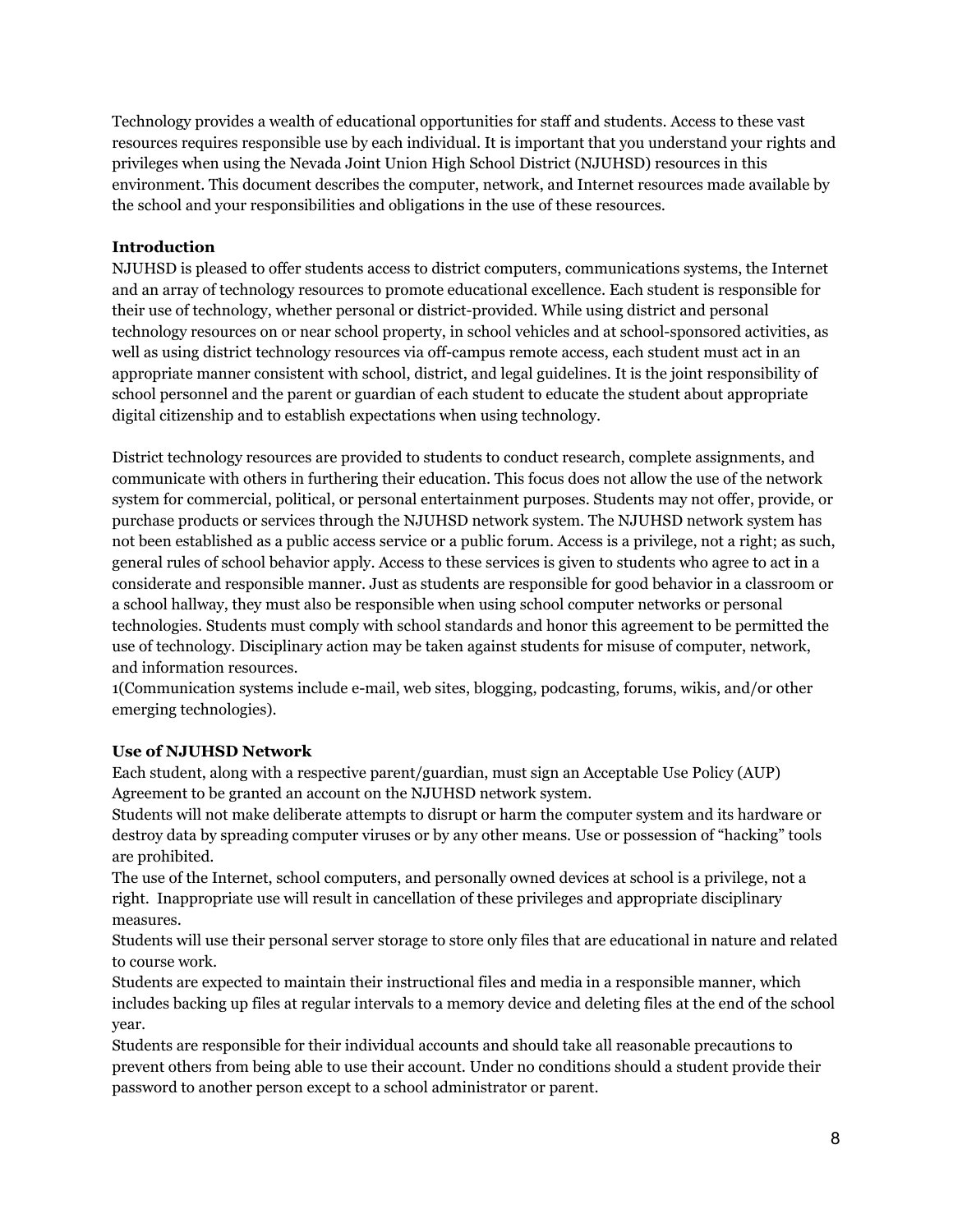Students will not attempt to log on or connect to the NJUHSD network under any identity other than their own username.

Students will not attempt to gain unauthorized access (including hacking) to the NJUHSD network system or to any other computer system through the NJUHSD network system or go beyond their authorized access. This includes attempting to log in through another person's account or access another person's files. These actions are inappropriate, even if only for the purposes of "browsing" and may result in disciplinary action.

Students will immediately notify a teacher if they have identified a possible security problem.

Students will use school resources (e.g. printers, cameras, etc.) only for educational purposes. Students are not permitted to connect any personal devices (e.g. laptops, smart phones, etc.) to any part of

the NJUHSD network system (wireless or directly plugged) without first gaining approval from the Technology Department.

Students will not download or upload programs or files that can be run or launched.

Use of NJUHSD computers, network, and Internet services does not create any expectation of privacy. Students should expect routine monitoring of computer usage and Internet browsing while logged on to the NJUHSD network.

Parents have the right to request to see the contents of student files.

# **Internet Access**

All students will have access to the Internet and World Wide Web information resources through computers connected to the network.

NJUHSD actively uses filtering software to meet the Children's Internet Protection Act (CIPA) requirement and to prevent students from accessing graphics that are (1) obscene, (2) pornographic, or (3) harmful to minors. NJUHSD retains the right to block unacceptable web sites. Filtering software is not a perfect science and it may be possible for users to access inappropriate sites.

NJUHSD does not guarantee network functionality or accuracy of information.

Students will not use the NJUHSD network system to access inappropriate material including sites that display profane or obscene (pornography) material, advocates illegal acts, encourages the use of drugs, alcohol or tobacco, school cheating, weapons, material that advocates violence, participation in hate groups, or discrimination towards other people, or other inappropriate activities considered harmful to minors.

If students mistakenly access inappropriate information, they should immediately minimize their screen and tell their teacher. This will protect the student against a claim that they have intentionally violated this Policy.

The use of anonymous proxies to get around content filtering is strictly prohibited and is a direct violation of this agreement.

Only the Internet gateway provided by the school may be accessed while on campus. Connection to third party access points or the establishment of ad-hoc network access via Internet Connection devices (hot-spots, air cards) is not permitted. Please note that students using their device to gain access to the Internet via their cellular (3G/4G) data plan is not filtered.

# **Use of Messaging Services**

A filtered Email account may be provided to students for educational purposes and not as a public or student forum.

Students will promptly disclose to their teacher or other school employee any message or information they receive that is inappropriate or makes them feel uncomfortable while on the web, using e-mail, chat rooms, forums or other forms of messaging services.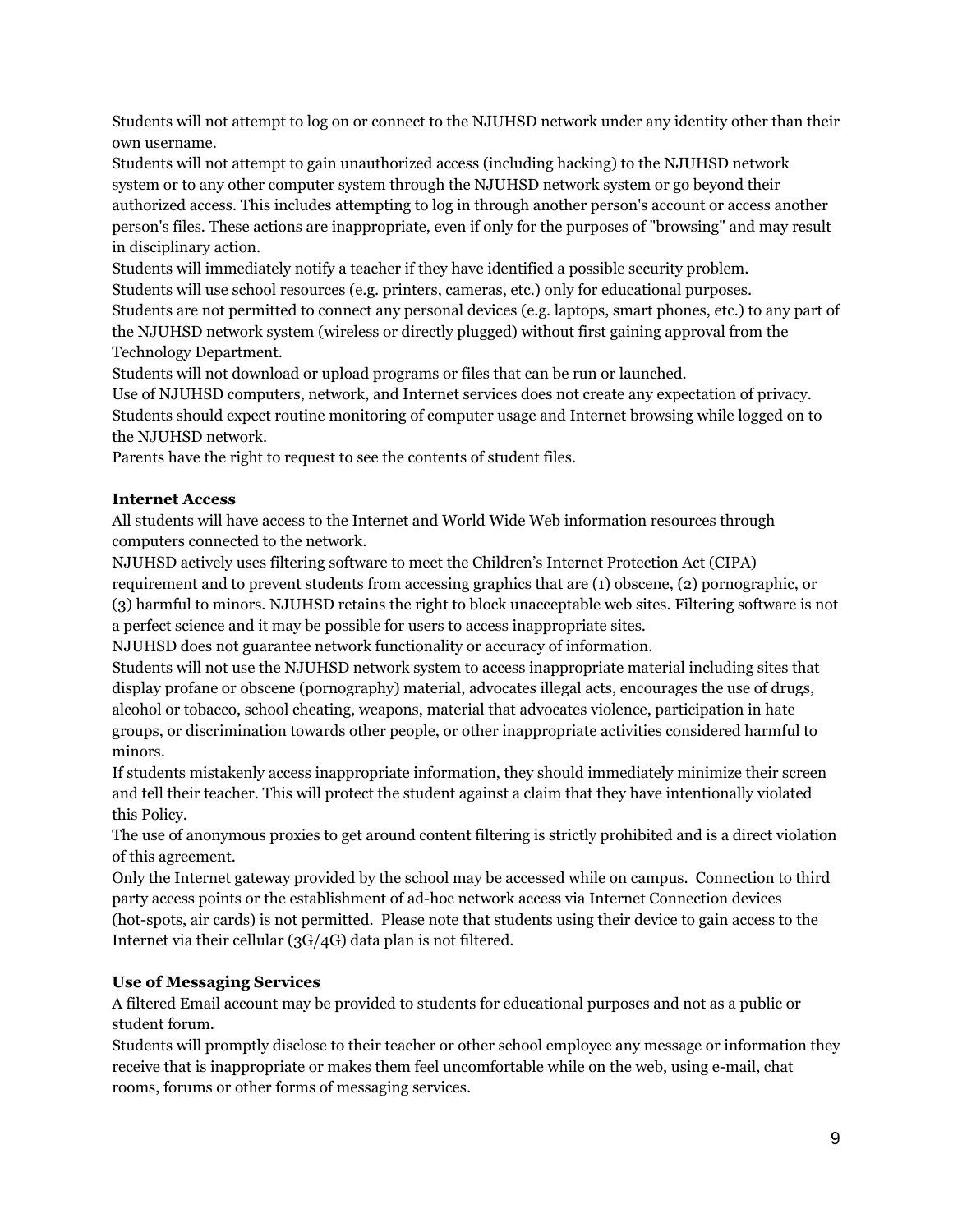Email, if provided, may not be used for unlawful activities, political or commercial purposes, any form of harassment or threats, sending of spam messages or chain letters to more than five people or any use that interferes with the school computing services or its employees.

Students may not send messages with a false identity or alter forwarded mail out of context.

Students will abide by rules of Network etiquette by not using defamatory, inaccurate, abusive, obscene, profane, lewd, vulgar, rude, inflammatory, threatening, disrespectful, or prejudicial language in public or private communication.

Students will not post personal contact information about themselves or other people without parental approval. Personal contact information includes but not limited to names, home, school, parent work addresses, telephone numbers, personal photos or videos.

Students will not repost a message that was sent to them privately without permission of the person who sent them the message.

Students will not post or share information that could cause damage or a danger of disruption to NJUHSD schools or any other organization or person.

Students are prohibited from accessing or attempting to access instant messages, chat rooms, forums, email, social networking sites, or other messaging services during the instructional day unless authorized by a teacher or administrator for instructional purposes.

2 (email, chat, forums, blogs, social networking, instant message, SMS and other forms of messaging services)

# **Web Applications**

Students' use of digital media and environments to communicate and work collaboratively to support individual learning and contribute to the learning of others is a key performance indicator of 21st Century Skills. Students may interact, collaborate, and publish with peers, experts, or others employing a variety of digital environments and media. In a digital environment, students will follow all established Internet safety guidelines including the following conditions:

The use of digital media is considered an extension of your classroom. Any speech that is considered inappropriate in the classroom is also inappropriate in all digital environments. This includes but is not limited to profanity, racist, sexist or discriminatory remarks.

Students using digital media are expected to act safely by keeping ALL personal information out of their posts.

A student should NEVER post personal information on the web (including, but not limited to, last names, personal details including address or phone numbers, or photographs). Do not, under any circumstances, agree to meet someone you have met over the Internet.

Never link to web sites from your digital environment without reading the entire article to ensure it is appropriate for a school setting.

Students using such tools agree to not share their username or password with anyone besides their teachers and parents and treat digital spaces as classroom spaces. Speech that is inappropriate for class is also inappropriate online.

Students who do not abide by these terms and conditions may lose their opportunity to take part in the project and/or be subject to consequences appropriate to misuse according to the school discipline policy. 3 (e-mail, chat, forums, blogs, social networking, instant message, wikis, and other forms of collaborative software)

# **Teacher Responsibilities**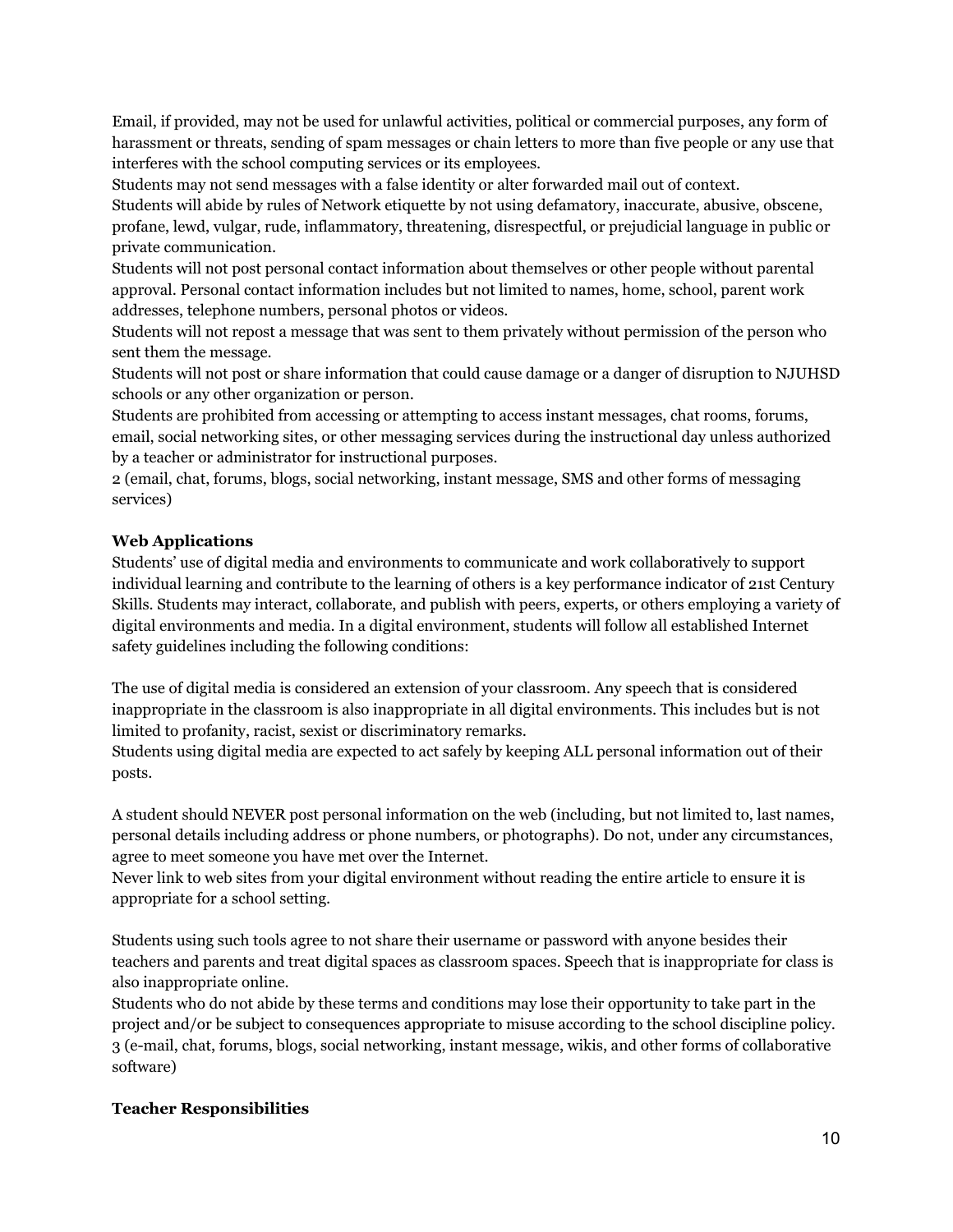Teachers will provide developmentally appropriate guidance to students as they make use of telecommunications and electronic information resources to conduct research and other studies related to the district curriculum. Classroom use of networked resources will be in support of educational goals. Teachers will provide alternate activities for students who do not have permission to use the Internet.

# **Cyberbullying**

NJUHSD expressly forbids cyberbullying. For the purposes of this policy, "cyber bullying" shall mean using messaging services and/or other digital communication devices to bully others by:

Sending or posting cruel messages or images

Threatening others

Excluding or attempting to exclude others from activities or organizations

Starting or passing on rumors about others or the school system

Harassing or intimidating others

Sending angry, rude or vulgar messages directed at a person or persons privately or to an online group Sending or posting harmful, untrue or cruel statements about a person to others

Pretending to be someone else and sending or posting material that makes that person look bad or places that person in potential danger

Sending or posting material about a person that contains sensitive, private or embarrassing information, including forwarding private messages or images

Engaging in tricks to solicit embarrassing information that is then made public

Using camera and/or video enabled devices to bully another person or to invade another person's privacy

# **Privacy, Plagiarism, Piracy and Copyright Infringement**

An image taken by any camera or video enabled device may not be published, broadcast, or transmitted to any other person, by any means, without the knowledge and consent of each person appearing in that image who had a reasonable expectation of privacy at the time the image was recorded or the person who owns the copyright in the material appearing in that image.

Camera and/or video enabled devices may not be used in any classroom without a teacher's written permission.

Students will not plagiarize works that they find on the Internet. Plagiarism is taking the ideas or writings of others and presenting them as if they were yours. Plagiarism could result in the loss of a grade for the assignment in addition to other consequences.

Students will not download or install pirated software, music, video or files that infringe on copyright laws onto computers. Possession of unlicensed or pirated software is illegal.

Students will respect the rights of copyright owners. Copyright infringement occurs when an individual inappropriately reproduces a work that is protected by a copyright. If a work contains language that specifies appropriate use of that work, one should follow the expressed requirements.

If one is unsure whether or not a work can be used permission should be requested from the copyright owner. Copyright law can be very confusing. If you have questions, ask your teacher.

# **Use of School Hardware**

School hardware should not be left unattended.

In the event of any damage to school hardware at any time while it is in the student's possession, the student agrees to inform the appropriate NJUHSD Technology Service Center so that repairs can be performed.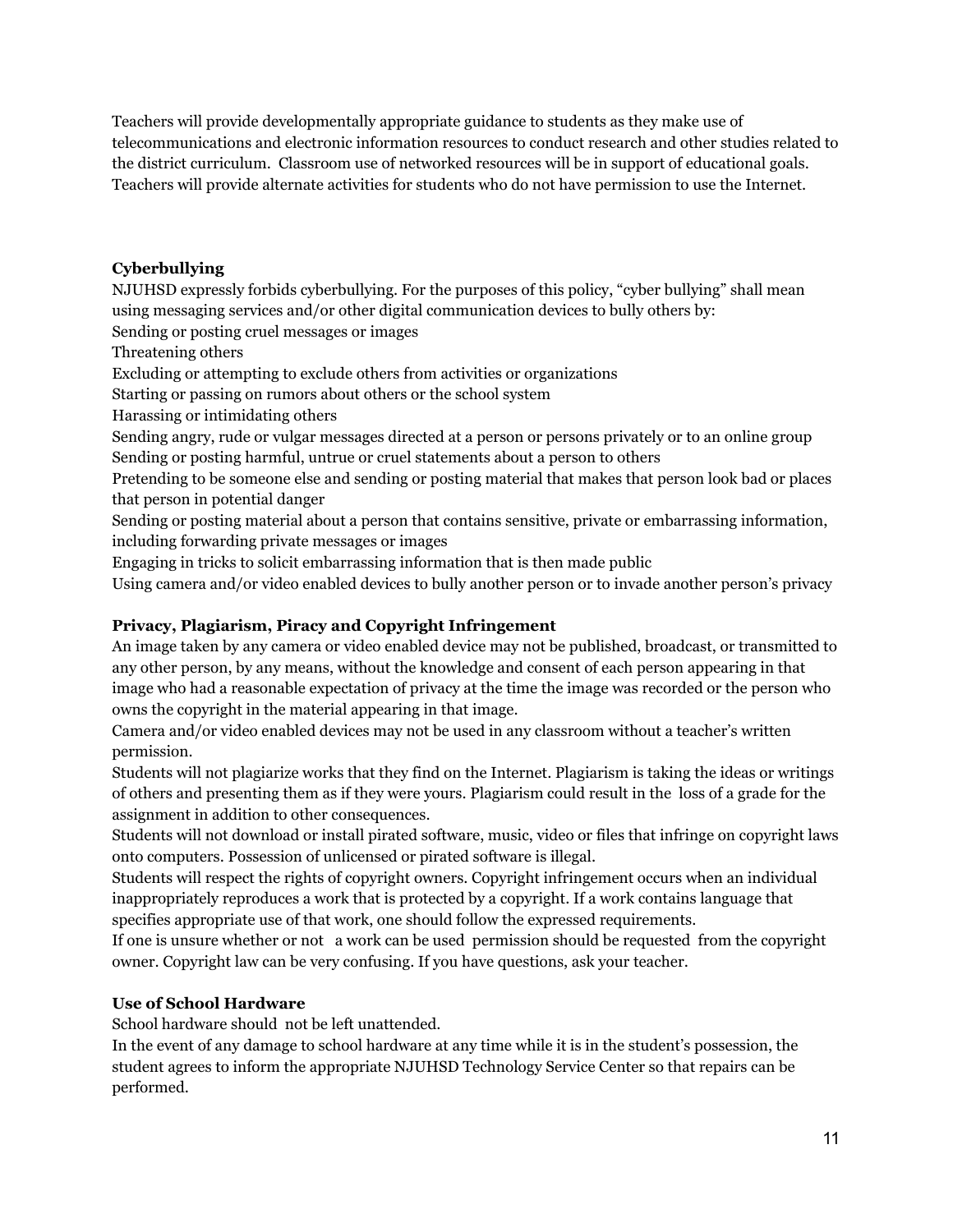If the District reasonably determines that the student has willfully damaged any school hardware, the District reserves the right to apply the liability provisions of Education Code section 48904. 4(Hardware systems include laptops, digital camera/video equipment and/or other technologies).

#### **Use of Personally Owned Devices**

Each teacher has the discretion to allow and regulate the use of personal devices in the classroom and on specific projects. Beyond specific academic use, electronic devices are prohibited from being used in the classroom setting. Parents should refrain from texting or calling students on their cell phones during the school day. In the event of an emergency, parents can call the office and information can be delivered to the student very quickly. We appreciate the support of our families in regard to maintaining the academic focus of our classroom environments.

Responsibility to keep the device secure rests with the individual owner. The Nevada Joint Union High School District is not liable for any device lost, stolen or damaged, including lost or corrupted data on a device. To use a personal device within the school, students must register it by connecting it to our "Public Wi-Fi". Students must obtain teacher permission before using a personal device in class, and put it away when requested by the teacher. The school district has the right to collect and examine any device if there is a reason to believe that school policies, regulations, or guidelines on use of the device have been violated.

#### **Consequences**

In the event there is a claim that a student has violated this policy in the use of the NJUHSD network system, the student will be provided with a written notice of the suspected violation and an opportunity to present an explanation before an administrator.

If a student is found to have violated this Policy, the consequences will be, but not limited to, warnings, usage restrictions being placed on their network account, or disciplinary action at the discretion of the site administration.

A violation of Federal, State or local laws or ordinances may result in legal proceedings.

# **NJUHSD Bring Your Own Device Procedures**

Nevada Joint Union High School District provides technology that is appropriate and adequate to support instructional purposes. The use of personal devices by students is optional, and students who do not participate in BYOD will not be penalized.

The use of technology to provide educational material is not a necessity but a privilege. A student does not have the right to use his or her laptop or other electronic device while at school, it is a privilege. When abused, privileges will be taken away. Each teacher has the discretion to allow and regulate the use of personal devices in the classroom and on specific projects.

Students and parents/guardians participating in BYOD must adhere to the Bring Your Own Device Usage Agreement, as well as all Board policies, particularly Student Use of Technology Policy (6143.4) and Student Acceptable Use Policy.

# **Definition of "Device"**

For purposes of BYOD, "device" means privately owned wireless and/or portable electronic hand held equipment that includes, but is not limited to, existing and emerging mobile communication systems and smart technologies, portable Internet devices, Personal Digital Assistants (PDAs), or portable information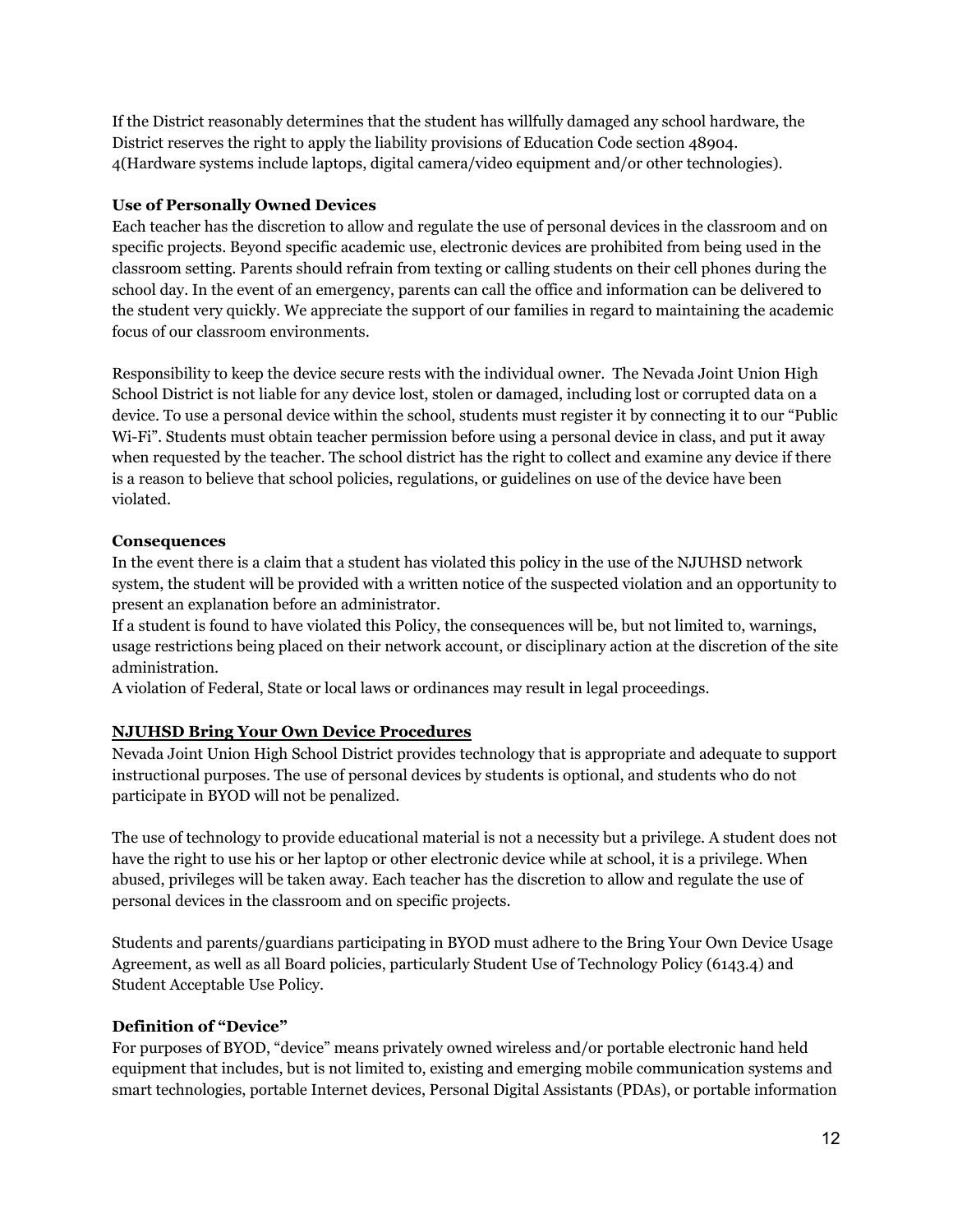technology systems that can be used for word processing, wireless Internet access, image capture/recording, sound recording and information transmitting/receiving/storing, etc. Appropriate devices include a laptop, tablet (iPad, Xoom), ereader (Kindle, Nook), or netbook. Please note that cell phones, smart phones, mp3 players (iPods), and other gaming devices (Nintendo DS) are permissible however appropriate classroom management is recommended to make sure students are properly behaving on their electronic devices.

#### **Internet**

Only the Internet gateway provided by the school may be accessed while on campus. Connection to third party access points or the establishment of ad-hoc network access via Internet connection devices (hot-spots, air cards) is not permitted. Please note that students using their own device to gain access to the Internet via their own cellular (3G/4G) data plan is not filtered.

#### **Security and Damages**

Responsibility to keep the device secure rests with the individual owner. The Nevada Joint Union High School District is not liable for any device lost, stolen or damaged, including lost or corrupted data on a device. If a device is stolen or damaged, it will be handled through the administrative office similar to other personal artifacts that are impacted in similar situations. Please check with your homeowner's policy regarding coverage of personal electronic devices, as many insurance policies can cover loss or damage. Also, if the device has a locator feature, enable it. It is recommended that skins (decals) and other custom touches are used to physically identify your device from others. Additionally, protective cases for technology are encouraged.

#### **Safety**

An important component of BYOD will be education about appropriate online behaviors. Teachers will review cyber-safety rules with students throughout the course of the school year, and will offer reminders and reinforcement about safe online behaviors. In addition to the rules outlined in these guidelines, students will be expected to comply with all class and school rules while using personal devices.

# **Consequences for Inappropriate Use**

Inappropriate use or violation of Technology Usage or Safety Policy on personal equipment may also result in disciplinary action in coordination with policies. When a student misuses a device please refer to your electronic device policy in the student handbook.

# **Students and Parents acknowledge that:**

To use a personal device within the school, students must register it by connecting it to our "Public Wi-Fi". Students must obtain teacher permission before using a personal device in class, and put it away when requested by the teacher.

Devices may only be used to access applications, files or Internet sites which are relevant to the classroom curriculum. Devices may not be used for non-instructional purposes, such as making personal voice calls, text/instant messaging, play non-educational games, viewing non-educational videos, or to cheat on assignments or tests.

Devices may not be used to record, transmit or post photographic images or video of a person, or persons on campus during school activities and/or hours, unless otherwise allowed by a teacher.

The district does not guarantee connectivity or quality of connection with personal devices, but will provide directions on how to connect.

The school's network filters will be applied to personal devices connected to the school's Internet gateway. Attempts to bypass the filter will result in disciplinary action.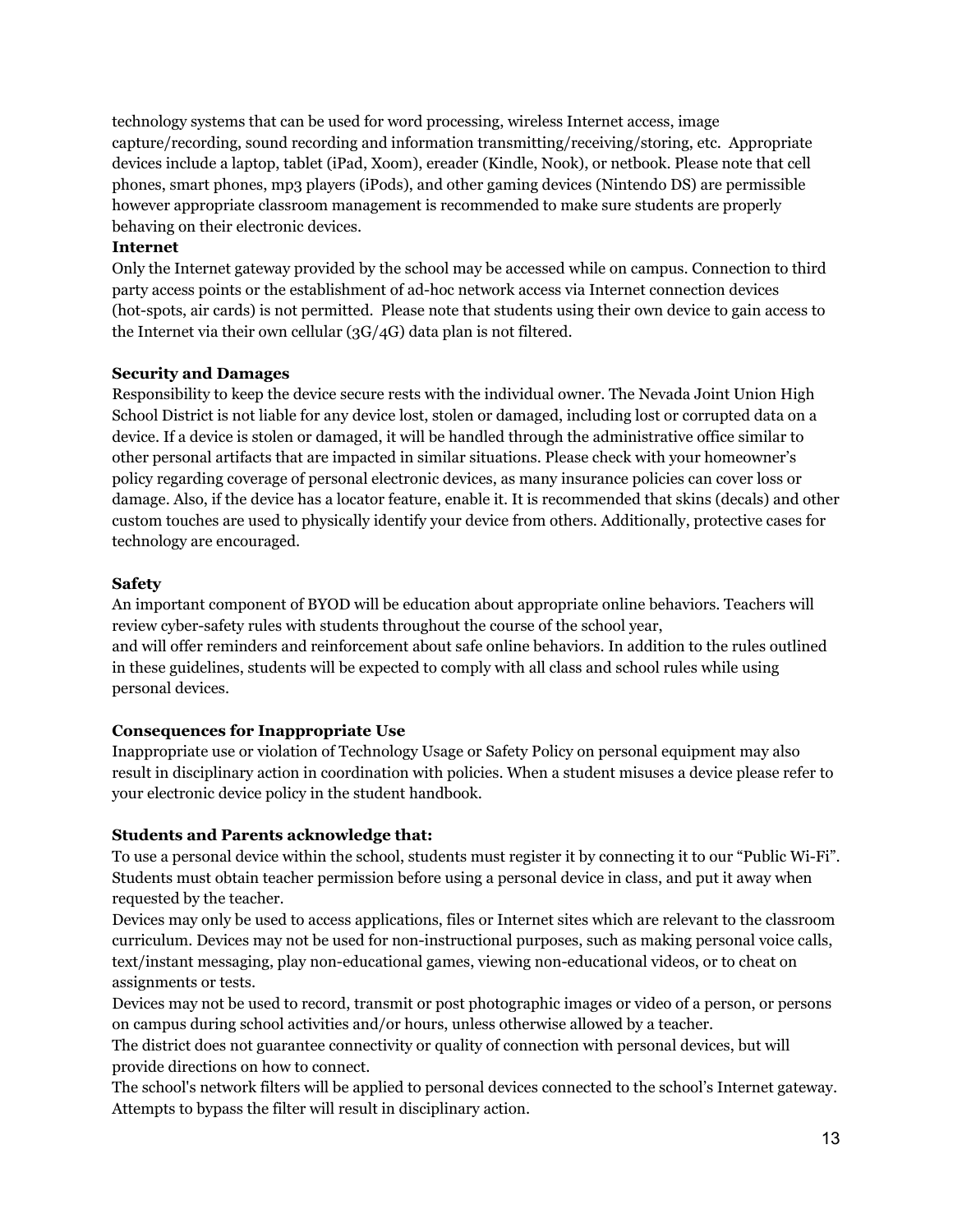Printing from personal devices will not be possible at school.

Personal technology is charged prior to bringing it to school and runs off its own battery while at school. The district is not responsible for the maintenance or repair of any personal technology.

The district is not responsible for any costs incurred due to the use of personal technology.

Bringing on the premises or infecting the network with a virus, Trojan, or program designed to damage, alter, destroy, or provide access to unauthorized data or information is in violation of the Technology Usage Policy. This will result in disciplinary or legal action.

Processing or accessing information on school property related to "hacking," altering, or bypassing network security policies is in violation of the Technology Usage Policy. This will result in disciplinary or legal action.

The school district has the right to collect and examine any device if there is a reason to believe that school policies, regulations, or guidelines on use of the device have been violated.

#### **COUNSELING AND GUIDANCE**

Bear River High School counselors help students understand their abilities, interests, talents and personality so that the student can develop realistic academic and career options. Counselors advise on college majors, admission requirements, entrance exams, and financial aid. Counselors also advise on trade, technical school and apprenticeship programs. Additionally, counselors support students with their social and emotional needs and challenges throughout high school and connect students to services that may be needed.

Students are assigned to counselors, as follows:

Student's last name (A-K): Katrina Wachs-(kwachs@njuhsd.com) Student's last name (L-Z): Kathleen Orchard(korchard@njuhsd.com)

# *Add/Drop Policy*

Any academic changes to a student's schedule must take place within the first week of the semester. Teachers may recommend class changes; however, student requests for schedule changes will only be honored based on errors with the schedule, including being placed in the wrong class, having an incomplete schedule or duplicate classes, not meeting a prerequisite for a course, or the schedule not matching the student's four-year plan (especially for seniors). If a schedule needs to be fixed, the student must submit the "Schedule Fix Form" to the Counseling Department by the end of the first week of the semester.

# *Withdrawal/Fail*

At the end of six weeks, if a student requests to drop a class, or if a teacher recommends that a student drop a class, it is with the following understanding:

- The teacher will conference with the parent/guardian and counselor.
- The student will be assigned to a study period with the same teacher and period.
- The student's transcript will indicate a  $W/F$  (Withdrawal/Failure) for the course for the appropriate semester.
- If a student becomes a discipline problem, appropriate measures will be taken.

#### **DANCES**

All Bear River students are required to have their student ID card to enter dances. In order to bring a guest to a Bear River dance, BR students must arrange for the guest pass, which is available at the Student Store and must be submitted by the advertised deadline for approval by the assistant principal prior to the dance. Guests must have a current guest pass and a photo ID. Guests 21 years and older will not be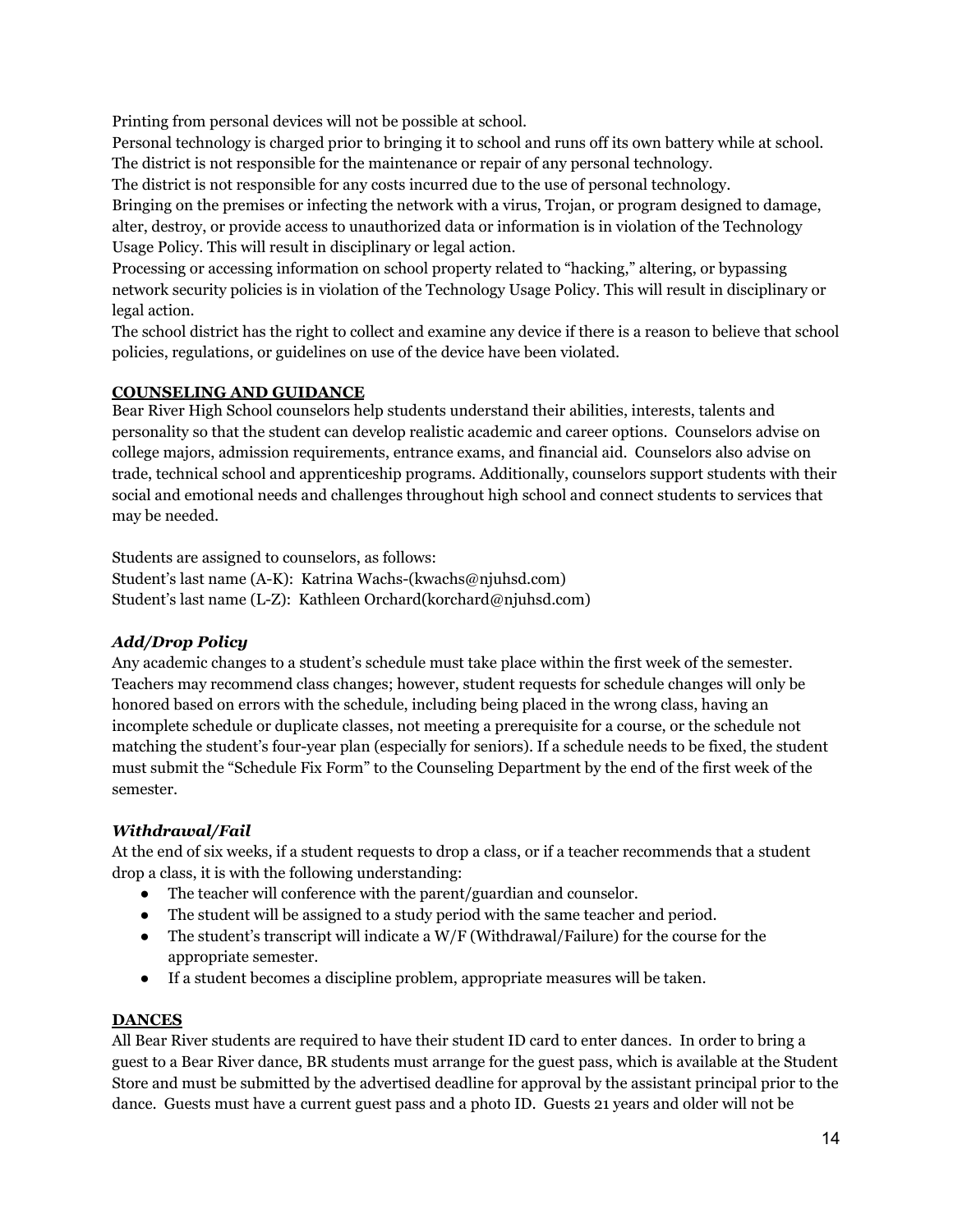allowed to attend. The school dress code is enforced (with the exception of spaghetti straps/strapless dresses/formals for Proms) at the dance. Once students leave the dance, they will not be readmitted.

## **DELIVERIES**

Flowers and balloons are not allowed in the classrooms and will not be delivered.

#### **DISCIPLINE POLICY ~ ZERO TOLERANCE/EXPULSION**

The Nevada Joint Union High School District has adopted a position of ZERO TOLERANCE on the possession of loaded or unloaded firearms, knives, explosive devices, or any other dangerous weapons, the possession, sale of a controlled substance or alcohol, commits or attempts to commit robbery or extortion, or when a student causes, attempts to cause or threatens to cause serious physical injury to another person. In the event that these or other expellable offenses are committed, the student/parent or guardian will participate in a Principal's Review Meeting. If that meeting results in a recommendation for expulsion, the student/parent or guardian will have the opportunity to participate in an expulsion hearing with district personnel. For information on expellable offenses, please visit the California Department of Education's website: <https://www.cde.ca.gov/ls/ss/se/expulsionrecomm.asp>.

# **DRESS CODE**

Our dress code is designed to ensure student safety and reflect what is appropriate for an educational setting. The following guidelines apply to all students in regard to their apparel at school:

- Clothing and/or jewelry with anti-ethnic, sexist, gang affiliation or hate/violence or neo-Nazi designs or slogans or full-dress military fatigues are not allowed. Printing or pictures depicting drugs, alcohol, or tobacco, or which display profane statements are not acceptable. Wearing such clothing may result in suspension, depending on the severity.
- Clothing that exposes the midsection is not allowed. (Midsection is defined as the area in the middle of the front, sides, and back of the torso.)
- Shorts, skorts, skirts, and dresses must reach mid-thigh.
- Cut-offs should not have holes or be torn and must follow appropriate length guidelines.
- Tank tops with large armholes that extend past the armpit area, spandex-type pants, pajamas, excessively torn clothing, boxer shorts and sleeveless undershirts worn as primary clothing, strapless tops, backless tops, spaghetti straps, halter tops, or transparent clothing are not permissible.
- Shoulder straps must be one inch minimum in width.
- Pants must be worn no lower than the hips.
- Shoes must be worn on the school grounds at all times.
- No spikes shall be worn on hats, clothing, or as jewelry except as a necklace with spikes no longer than  $\frac{1}{4}$  of an inch.
- Dark glasses are outdoor attire and may not be worn in any classroom. Dark glasses may be worn before school, passing time, lunch, and after school.
- Nevada Joint Union High School District prohibits the presence of any apparel, jewelry, accessory, notebook, or manner of grooming which, by virtue of its color, arrangement, trademark, or other attribute that represents affiliation in gangs, or which advocates drug use, violence, or disruptive behavior.

# **The dress code is not a punishment, but rather a tool to ensure that education can take place. Please note the dress code is enforced at all school functions including dances, games, and other events.**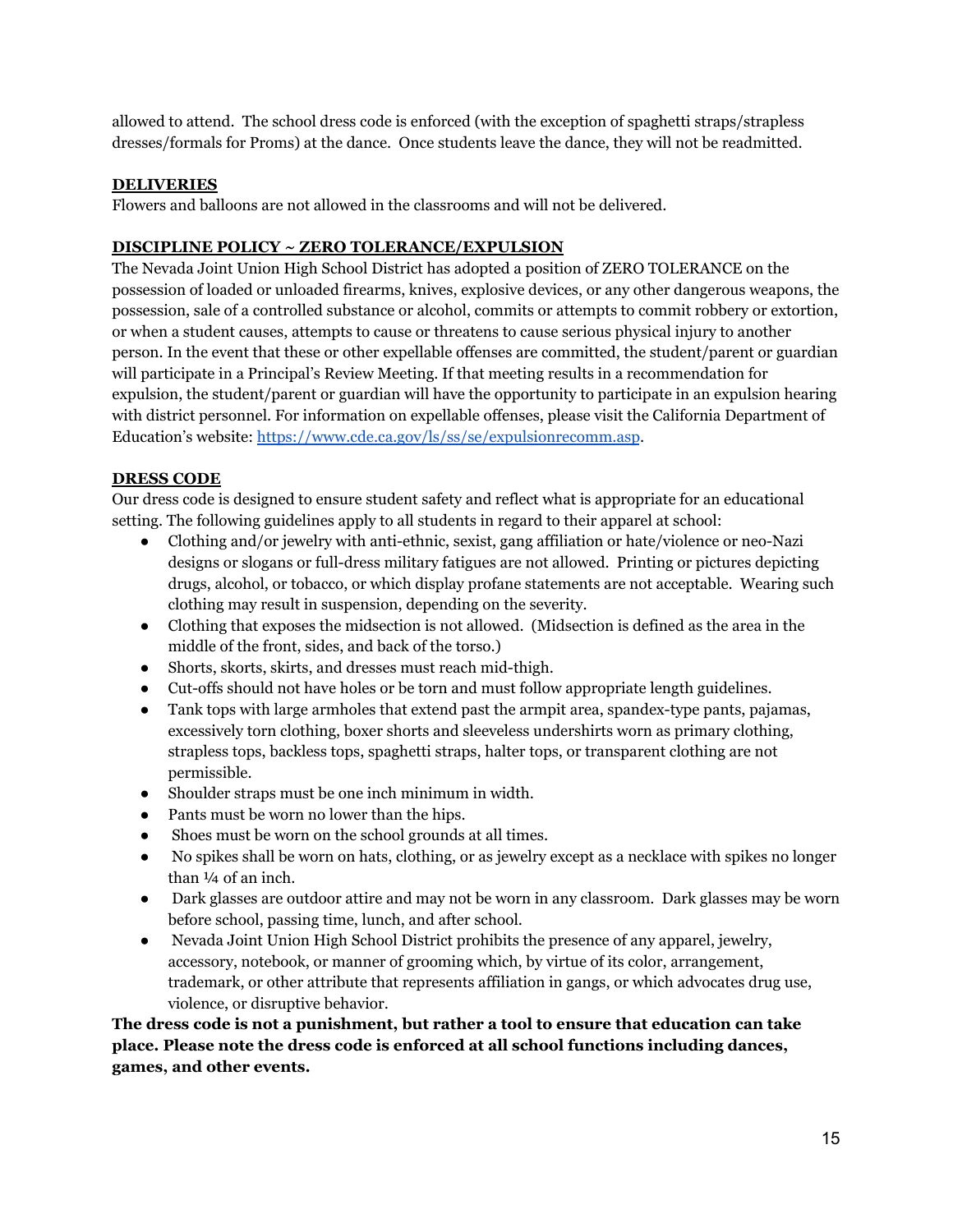#### **ELECTRONIC DEVICE POLICY**

Cell phones and other electronic devices are brought at a student's own risk and must be kept in a student's backpack, purse, or pocket at all times during class and are to be turned off during class time unless teacher has directed otherwise. Inappropriate use of cell phones/cameras (recording/viewing fights or inappropriate behavior, inappropriate or threatening text messages etc.,) may result in disciplinary action up to and including suspension from school. Students are not permitted to audio or video record staff members without prior permission from that staff member.

1<sup>st</sup> Occurrence: The teacher sends device to Assistant Principal, AP documents violation, student is issued a warning and is allowed to pick up the item in the office after school.

2<sup>nd</sup> Occurrence: The teacher sends device to Assistant Principal, AP documents violation, student is assigned one hour detention and is allowed to pick up the item in the office after school.

 $3<sup>rd</sup>$  Occurrence: The teacher sends device to Assistant Principal, AP documents violation, student is issued two hours detention and parent needs to pick up the item in the AP's office.

4th Occurrence: One day of educational intervention is assigned and parent needs to pick up the item in the AP's office after completion of suspension.

#### **FIELD TRIPS**

Students who go on a school sanctioned field trip must travel on the school arranged transportation. They may not drive or ride in personal autos without prior approval from an administrator in writing.

#### **FINES/VANDALISM**

Any student who defaces school or personal property may have their grades, diploma and/or transcripts held until the pupil or their parent or guardian has paid for the damages.

#### **GRADES**

Grades received for the first and third quarters are progress reports and are not part of the permanent record, though they are used to determine Athletic Eligibility. Semester grades (December and June) are permanent grades, which will appear on the student's transcript.

#### **Incompletes**

It is the student's responsibility to complete the work to make up an incomplete. If a grade of Incomplete needs to be issued, a written agreement will be made between the teacher, student, and parent through the student's counselor. After six weeks, incompletes become "F's". Athletes, extracurricular participants and students with work permits who receive "I's" have only two weeks to complete work or they become ineligible until the next grading period. Seniors have only the first two weeks of the second semester to make up incompletes for the first semester.

#### **Grade requirements for extracurricular activities**

Grades are the top priority and come before extracurricular activities such as drama, sports and work. Therefore, in order to participate, students must maintain a 2.0 GPA. If a student earns two "F's" in a single grading period, they become ineligible to participate in extracurricular activities.

#### **GRADUATION REQUIREMENTS**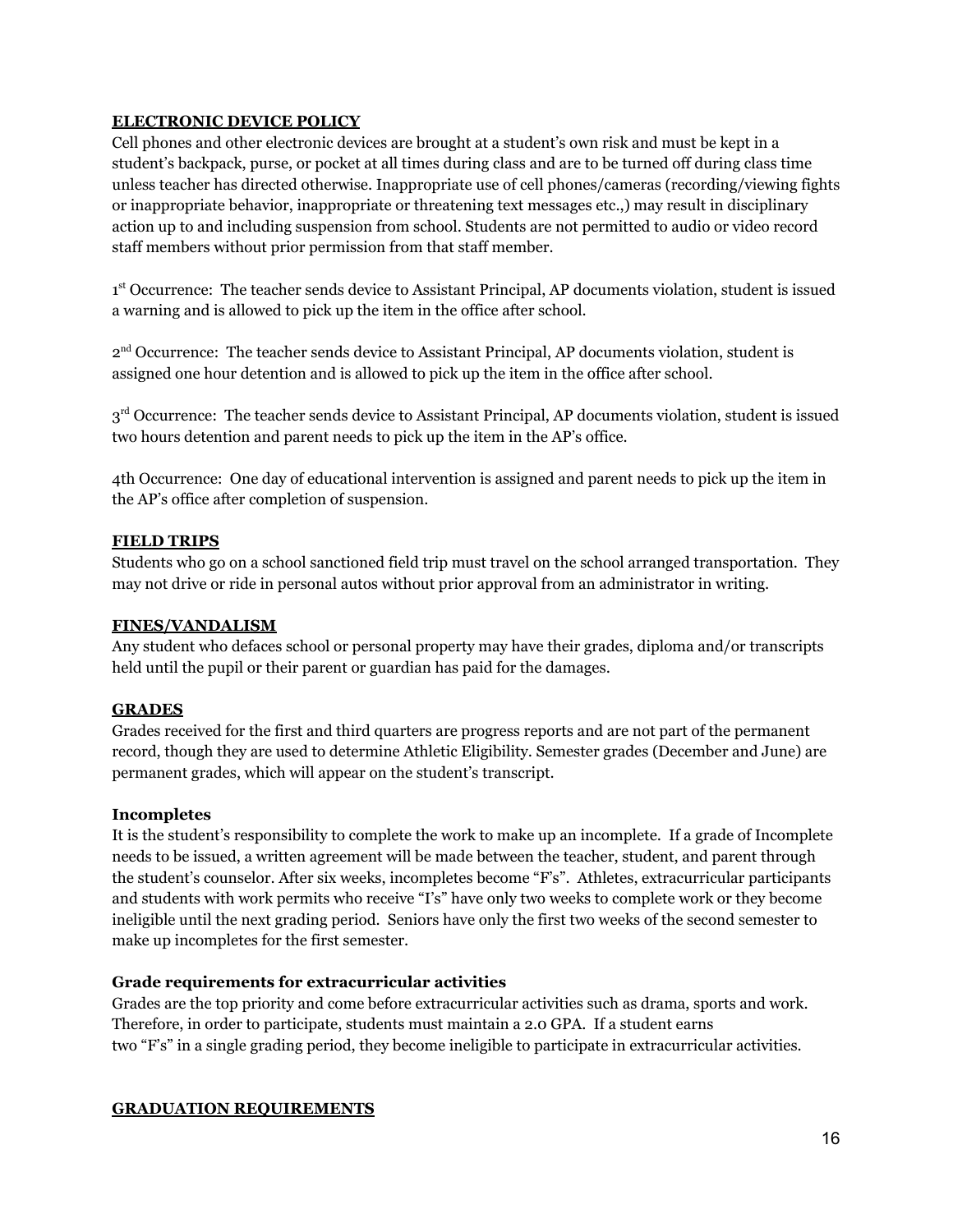California state law requires that every person attend school until he/she is 18 years old, completes high school, or passes the California High School Proficiency Examination.

All Bear River graduates must attend BRHS the entire senior school year and complete a senior project. Valedictorians and Salutatorians are determined by the  $7^{\text{th}}$  semester weighted GPA. Valedictorians are all students with a 4.0 or above with no distinction in ranking. Seniors with excessive behavior problems or major infractions may not participate in the graduation ceremony at the discretion of the school administration. All seniors must attend graduation rehearsal in order to participate in the ceremony.

# **HALL PASSES**

Students are not permitted to be outside class during an instructional period without a valid teacher or administrative hall pass.

# **HALL LOCKERS/GYM LOCKERS**

Students may be assigned a hall locker as a convenience for school day use. It is strongly recommended that students do not leave valuables in their lockers overnight, over weekends, holidays or vacations. The school is not responsible for items taken from lockers. When dressing down for P.E., students are responsible for locking their lockers to protect their belongings. Students should not share combinations.

#### **HEALTH SERVICES**

All students are required to have a current Emergency Information Card completed by a parent on file in the health office. Students who become ill at school should request a pass from their teacher to report to the Health Office. The Health Clerk will make any necessary arrangement for the student to go home.

**Medications**: All medication brought to school must be in the original prescription bottle and placed in the health office. This includes aspirin and Tylenol. All permission forms from physicians and parents must be renewed at the beginning of each school year. All medications that are to be kept at school for either a daily dosage or emergency use only must have a statement from a physician and a parent giving permission. The school does not accept responsibility for transportation to a medical facility. In case of potential serious physical injury, 911 will be called and the parent will be financially responsible.

# **ID CARDs**

All Bear River students must carry their ID cards at all times. The ID card must be presented when requested by any adult on campus and when riding the bus. Failure to do so could result in educational intervention and parent contact. If a student loses his or her ID card, a replacement card can be obtained in the Student Store for \$5.

#### **INSURANCE**

Nevada Joint Union High School District does not carry accident or injury insurance on any student; the responsibility for this protection lies with the parents/guardians. Low cost insurance is available and is recommended. *Students participating in interscholastic sports are required by state law to have medical insurance.*

# **LIBRARY/CHROMEBOOKS/TEXTBOOKS FOOD/DRINK NOT ALLOWED IN THE LIBRARY**

The Bear River Library is currently open to students for the following needs: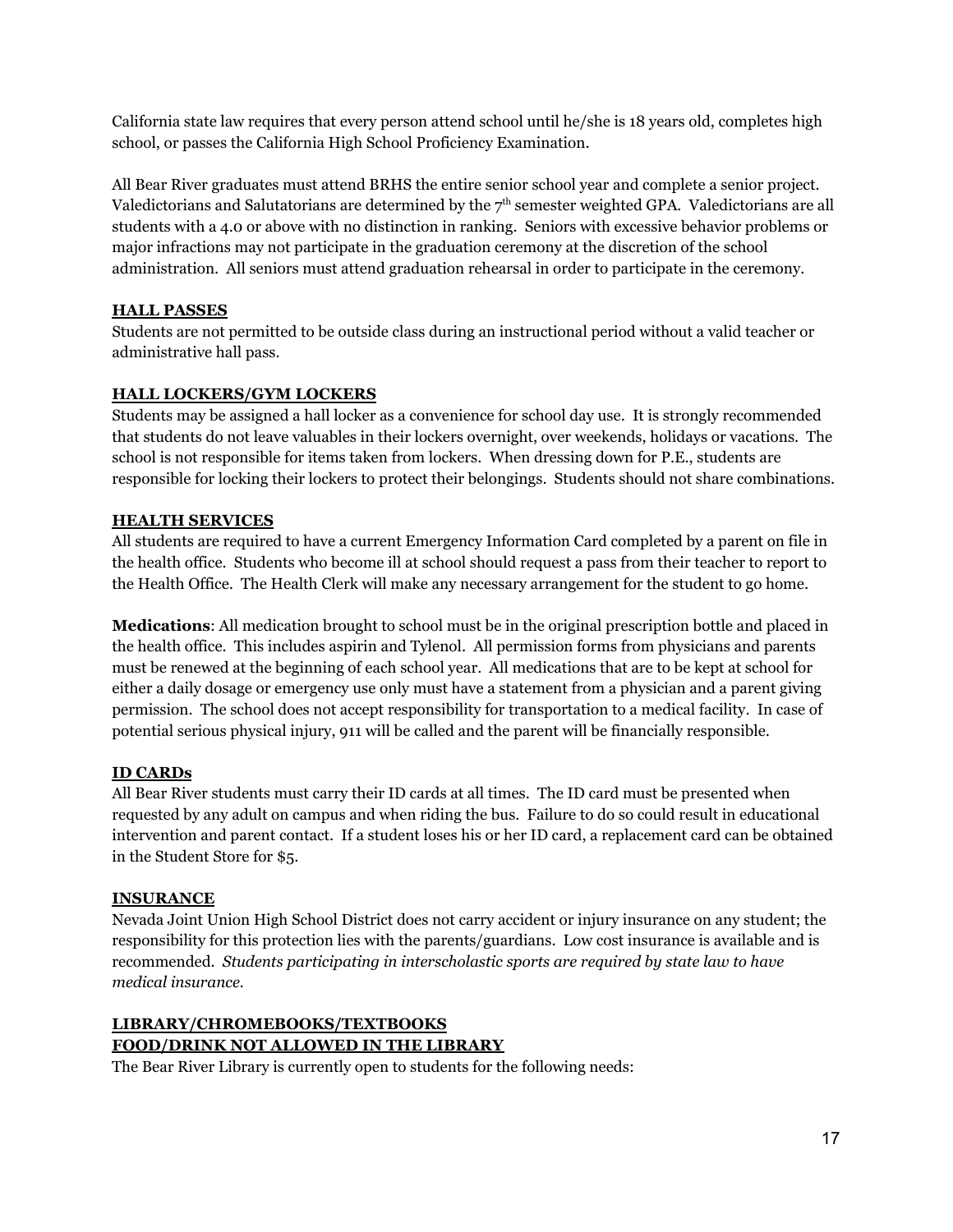If a student needs assistance with items 1-3 below but does not want to enter the Library, they have the option of using the CheckOut Window. They can also call/email Library staff before arriving to have items they wish to checkout ready for pickup.

- 1. Selecting and checking out items
- 2. Chromebook assistance (after contacting HelpDesk 530-272-9998 helpdesk@njuhsd.com)
- 3. Class related printing
- 4. Individual studying/test taking

Covid-19 Guidelines: In effect until State/County/District/School mandates change

- Masks/facial coverings required upon entering and for entire duration of visit
- Current social distancing standards must be adhered to
- Number of patrons allowed inside may be limited; will be posted if limits in affect
- If you do not follow these guidelines, you will need to use the Checkout Window

# Library Contacts:

Kristina Stroeve, Teacher-Librarian: [kstroeve@njuhsd.com,](mailto:kstroeve@njuhsd.com) 530.268.3700 x4820 Jessica Dax, Library Assistant: [jdax@njuhsd.com](mailto:jdax@njuhsd.com), 530.268.3700 x4818

Nevada County Public Library, Bear River Branch, [hilary.peery@co.nevada.ca.us,](mailto:hilary.peery@co.nevada.ca.us) 530.271.4147

➔ Public Library operates Tuesday/Wednesday from 4:00 pm - 7:00 pm and Saturday from 9:00 am - 4:00 pm, curbside pickup is available upon request during open hours (call the library ahead to schedule a time or when you arrive at the curb by the blue book drop).

# LIBRARY RETURN/DAMAGE/FEE POLICIES

- $\bullet$  All items must be renewed or returned by due dates & in the condition in which they were checked out
- Damages requiring replacement include but are not limited to the following:
	- Cover damaged beyond repair; Missing pages; Major water damage; Mold; Excessive Writing; Graffiti/vandalism
- Fees for damaged or lost materials will be the current replacement cost of the item
- All fees must be paid by cash or money order. Receipts are provided.
- Fees associated with any Lost item will be removed from student's account if item is returned in usable condition

CHROMEBOOKS (See pgs 7-14 for additional technology information)

- Each student will receive a District assigned chromebook when they enter Bear River
- Visit njuhsd.com/Our-District/District-Departments/Technology/Mobile-Devices/index.html
- Insurance is available and highly recommended (a new screen, for example, can cost \$100+)
- For technical assistance contact HelpDesk (530)272-9998 [helpdesk@njuhsd.com](mailto:helpdesk@njuhsd.com)
- For Chromebook checkout or repairs, contact Library Assistant
- If chromebook is sent in for repairs, student will receive a "Loaner" chromebook & charger to use until original is returned
- "Loaner" chromebooks/chargers are ONLY available for students whose original is in for repairs<br>• There is a Chromebook Charging Station in the Library. See Library Staff for Assistance
- There is a Chromebook Charging Station in the Library. See Library Staff for Assistance
- Replacement chargers are available for purchase in the Library for \$20.

# TEXTBOOKS & CLASS-SET NOVELS

New textbooks can cost \$100+ and novels can cost \$20+ thus making it particularly important for students and their families to understand how to properly care for their textbooks and novels to avoid paying replacement costs. Once a textbook/novel is checked out to a student, that student is responsible for returning it by the due date and in the condition in which it was checked out.

Ed code 48904(b) Once the book is checked out to a student, the student and parent/guardian are responsible for replacement costs. The collected funds are returned to the specific department to allow that department to purchase replacement books and materials.

To care for and keep track of textbooks/novels checked out to you:

- Write your name on the inside cover so you don't accidentally switch with another student
- Cover it (tutorial video on the library website on "Our Favorite Online Tools" tab or [here\)](https://www.youtube.com/watch?v=I_lYYSDak8s)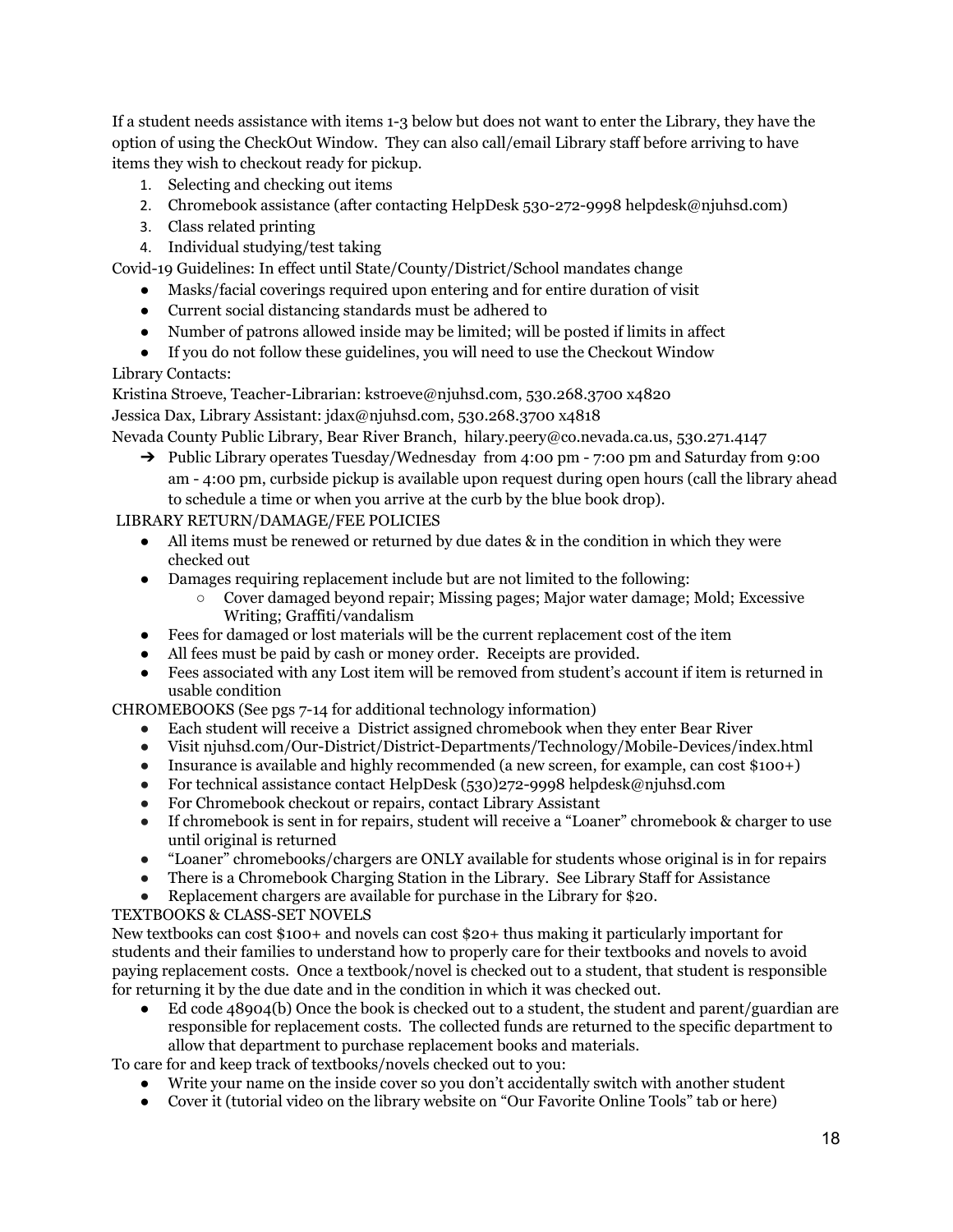- Keep it away from food and drink; keep it dry and clean
- **●** DO NOT write in or on textbook/novel
- Use bookmarks rather than bending pages
- Keep it in a safe, secure place when you are not using it
- Return as soon as you are no longer using it for class

When returning a textbook/novel:

- Remove all foreign objects: papers, post-its, clips, covers, etc.
- Unfold any folded or dog-eared pages
- Erase any pencil marks in/on book
- Return books on or before their due date (or as soon as your class is finished using it)

Some common reasons for textbook/novel fees:

- Liquid/food damage
- Mold
- Irreparable damage to cover
- Missing pages
- Item is not returned and is considered "Lost"
	- This can often happen if students accidentally switch books, leave in classrooms or lockers. Always return items directly to Library staff to ensure the correct item is returned
- If you have any questions or concerns, don't hesitate to contact Library staff.
	- If you believe there may be a mistake on a student account, we are happy to investigate
		- We can set up a payment plan if requested
	- We will work with you on finding solutions; please just contact us so we can work with you

#### Contacts:

Kristina Stroeve, Teacher-Librarian: [kstroeve@njuhsd.com,](mailto:kstroeve@njuhsd.com) 530.268.3700 x4820 Jessica Dax, Library Assistant: [jdax@njuhsd.com](mailto:jdax@njuhsd.com), 530.268.3700 x4818 Technology Help Desk: [helpdesk@njuhsd.com](mailto:helpdesk@njuhsd.com), 530-272-9998

# **LITERATURE HANDOUTS/POSTINGS**

All handouts and/or literature to be posted or distributed on campus must have prior administrative approval. Any unauthorized publications that result in the disruption of the educational process may result in those students responsible being suspended and disciplinary action taken.

# **LOST AND FOUND**

Lost and found articles will be located in the MPR and may be claimed there, other than electronics, which can be claimed in the Main Office. Items in the Lost and Found will be donated to charity on a monthly basis (at the end of each month). Textbooks and library books found will be turned in to the library.

# **OPEN PERIODS**

Seniors on track for graduation and with good attendance, behavior, and academic standing, may receive an open period (1st or 8th period) during the senior year. The expectation of students with open periods is that they are not on campus during these periods. Students with open 8th periods who need to return to school for extracurricular activities should return after the class period has concluded. Students interested in an open period should speak with the counselor and complete the necessary request form, including parent signature.

#### **PARKING/DRIVING**

Parking on campus is a privilege. All vehicles must be issued a parking permit, which may be obtained in the main office. Any vehicle without a permit is subject to being towed and student is subject to discipline. Please park in student designated areas only. Students are not to park in staff and visitor parking. Any parking violation may result in the loss of your campus parking privileges.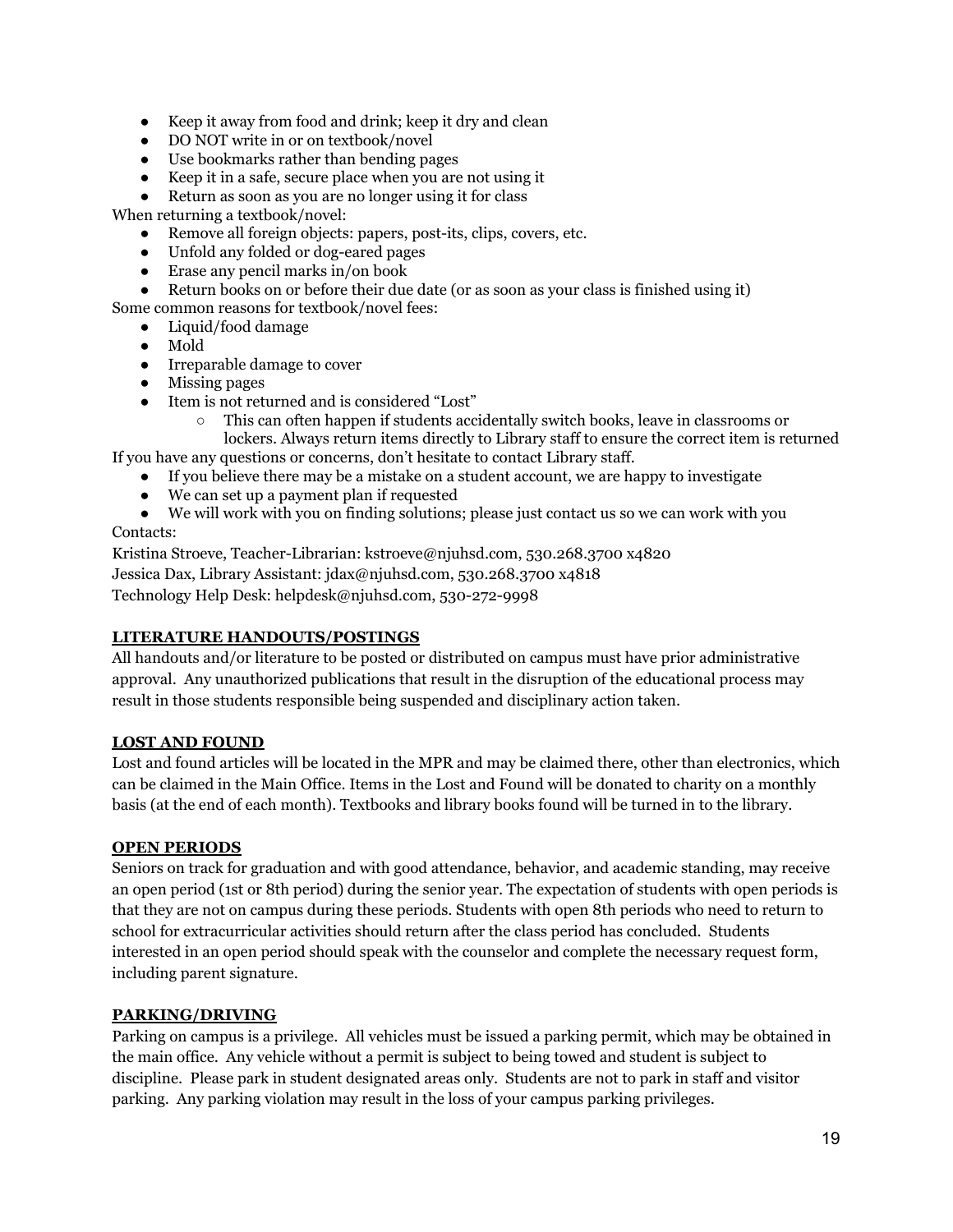# **Students are not allowed in the parking lot for any reason during the school day, including lunch time. No exceptions!**

# **Driving violations:**

- No riders in back of pickups. Violation will result in loss of parking privileges.
- Burning tires, speeding/reckless driving, running stop signs, etc.
	- $1<sup>st</sup>$  violation 3 weeks of no parking on campus.
		- $2<sup>nd</sup>$  violation 6 weeks of no parking on campus.
		- $3<sup>rd</sup>$  violation 1 semester of no parking on campus.

Off-campus violations reported by members of the community on the way to or from school or during class will result in parent being called and possible loss of parking privileges.

# **P.E. DRESS REQUIREMENTS**

P.E. students are required to wear a white t-shirt and black shorts. P.E. clothing is available for purchase in the Student Store or students may provide their own. If students are unable to provide their own P.E. clothes, they can see the assistant principal to acquire P.E. clothing. Students are directed to lock all of their personal possessions in the gym lockers while participating in P.E. class. The school is not responsible for lost or stolen items.

# **PERFECT ATTENDANCE**

To receive an award for Perfect Attendance, a student may not be absent or tardy, or be dismissed before the end of the instructional day. \*\* This program will be suspended during Distance Education.

# **PHONE CALLS/STUDENT MESSAGES**

Messages for students will not be delivered to classes unless they pertain to an emergency, as these deliveries disrupt the educational environment.

# **RANDOM DRUG TESTING OF ATHLETES**

Student athletes shall be subject to random testing for the presence of illegal drugs during each sport season. Student athletes shall first provide their parent/guardian written consent for urinalysis testing. Students who are presently taking prescription medication should present a copy of the prescription or a physician's written verification of this fact. If a student's initial drug test is positive, a second test shall be administered to the initial sample collected to confirm the results. Parents/guardians shall be notified after the test results are confirmed. Please refer to the Athletic Code for disciplinary action.

# **RIGHTS AND RESPONSIBILITIES**

- Students may exercise their constitutionally protected rights of free speech, expression, and assembly as long as they do not interfere with the operation of the regular school program.
- Students have the right to fair, consistent and respectful treatment by staff members and by other students.
- Students have the right to due process. When a student is referred for disciplinary action, the student has the opportunity to offer his/her explanation of the incident to authorities.
- Students wishing to see their records may make an appointment with their counselor.
- Students have the right to present complaints or grievances to school authorities and to receive replies within a reasonable time frame.

# **SATURDAY SCHOOL**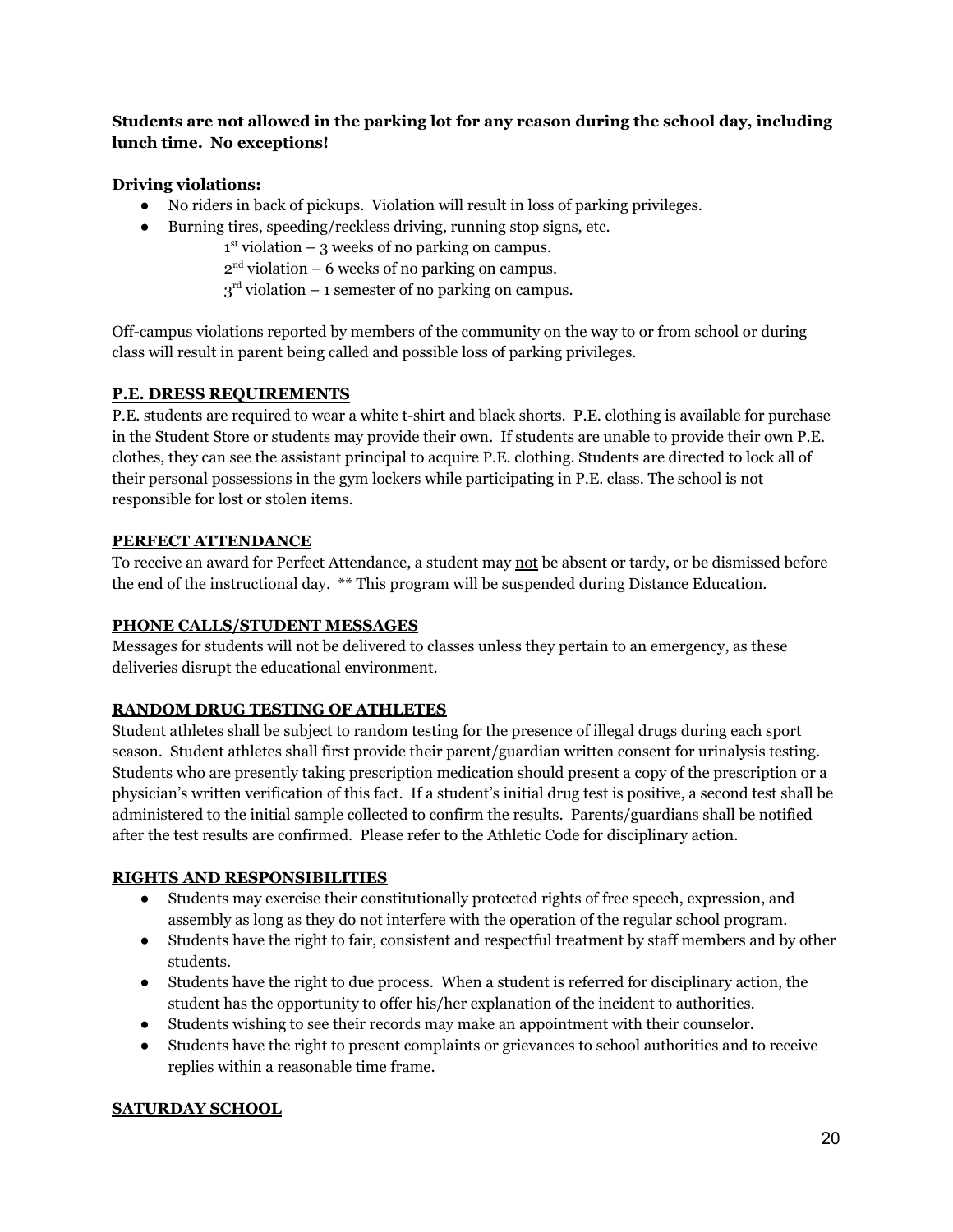Students assigned to Saturday School will report at 8:00 a.m and should come prepared to read and study. Class is over at 12:00 p.m.

#### **SCHOOL AUTHORITY**

Students are required to comply with requests from any school staff member. Failure to comply with any request by school personnel is a serious offense that may result in disciplinary action.

## **SEARCH AND SEIZURE**

A search shall be conducted when there is a reasonable suspicion involving a controlled substance, drug paraphernalia, weapons or other objects which are prohibited or which constitute a threat to the health, safety or welfare of the occupants of the school. BRHS reserves the right to bring dogs trained to search for drugs on campus. Backpacks, lockers and cars may be subject to search at any time there is reasonable suspicion.

# **SENIOR PROJECTS**

The satisfactory completion of a Senior Project is a graduation requirement. This project is designed to demonstrate students' abilities to research topics, be involved in projects related to their areas of research, and make a presentation about their experiences to a panel composed of school staff and community members. Parents and community members are welcome to assist students with their projects as mentors and to participate as presentation judges.

# **SEXUAL HARASSMENT/NONDISCRIMINATION POLICY**

The Governing Board is committed to equal opportunity for all individuals in education. District programs and activities shall be free from discrimination based on sex, race, color, religious creed, national origin, ancestry, age, marital or parental status, pregnancy, physical or mental disability, medical condition, actual or perceived sexual orientation, or any other unlawful consideration. The Board shall promote programs which ensure that discrimination practices are eliminated in all district activities.

Any student who engages in discrimination of another student or anyone from the district may be subject to disciplinary action up to and including expulsion. Any employee who permits or engages in discrimination may be subject to disciplinary action up to and including dismissal. Any student, staff member or parent who feels that discrimination has occurred should immediately contact the teacher, principal, or district Title IX coordinator. Copies of the Uniform Complaint Form may be obtained from the school office or Title IX Coordinator.

#### *Sexual Harassment:*

- Unwelcome sexual flirtation or propositions
- Sexual slurs, leering, epithets, threats, verbal abuse, derogatory comments or sexually degrading descriptions
- Sexual jokes, stories, drawings, pictures or gestures
- Spreading sexual rumors
- Teasing or sexual remarks about students enrolled in a predominantly single-sex class
- Touching an individual's body or clothes in a sexual way
- Limiting a student's access to educational tools
- Purposeful cornering or blocking of normal movements
- Displaying sexually suggestive objects in the educational environment

# **SKATEBOARDS/BICYCLES/SCOOTERS**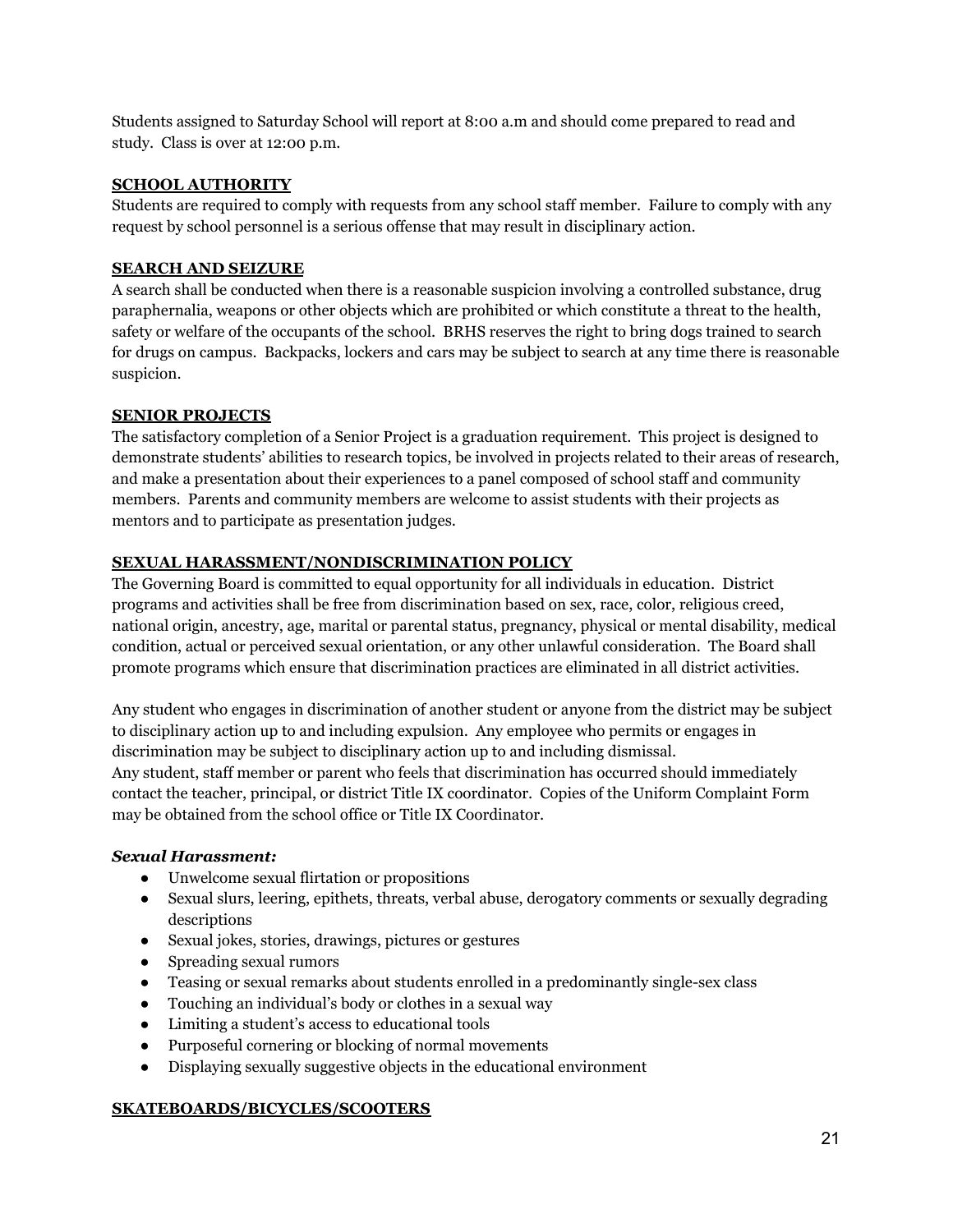The use of transportation methods other than automobiles (including skateboards, bicycles, skates, and scooters) is not allowed on the campus at any time. Violators will be subject to disciplinary action and may be cited by law enforcement.

#### **SPORTSMANSHIP**

Bear River High School is proud of its excellent activities, athletics and educational programs. Our sports programs are an important part of the educational process and the gymnasiums and playing fields are extensions of the classrooms.

We request that all fans observe the sportsmanship guidelines established by C.I.F. and supported by Bear River High School.

- Show respect for the opponents at all times as they are our guests. Cheers and signs should be positive, not derogatory toward the opponent.
- Show respect for the officials. No abusive remarks will be tolerated.
- Maintain self control at all times. Spectators are to remain on their own side and are not to be in opponents' cheering area, not to stand on the court sidelines, and not to throw objects of any size or type. They are not to taunt the opponents.

Fans violating these guidelines will be asked to leave. Failure to heed warnings from staff supervision may result in further disciplinary action, including suspension or banning from subsequent contests.

#### **STUDENT STORE**

The Student Store carries PE clothes, sweatshirts, caps, T-shirts, baby/toddler Bruin swag and more! All profits go directly to the Associated Student Body.

#### **SUPERVISION ON CAMPUS**

Bear River has one campus supervisor on staff as well as a School Resource Officer from the Sheriff's Office to ensure a safe and secure environment conducive to learning.

#### **SUSPENSION, ON-CAMPUS EDUCATIONAL INTERVENTION/OFF-CAMPUS**

**On-Campus Educational Intervention:** Administrators may assign on-campus educational intervention during one or more school days which may include the following: curriculum that addresses the disciplinary offense, self-reflection and counseling related to decision-making, choices, and consequences, and other academic and behavioral support.

**Off-Campus Suspension:** During an off campus suspension, the student must remain at home during school hours for the period of suspension and is not to attend or participate in school activities or be in the community during school hours without his/her parent. Student should not be on any school campus during suspension time. Work provided by teachers may be picked up by a family member in the Main Office.

#### **TESTING**

Students are encouraged to come prepared for testing done at BRHS. Tests such as the California Assessment of Student Performance and Progress (CAASPP), Advanced Placement testing, ASVAB and others can provide the students and their teachers with valuable information regarding achievement, as well as provide opportunities for scholarships and/or college acceptance. Students are encouraged to get a full night's sleep and come prepared to do their best.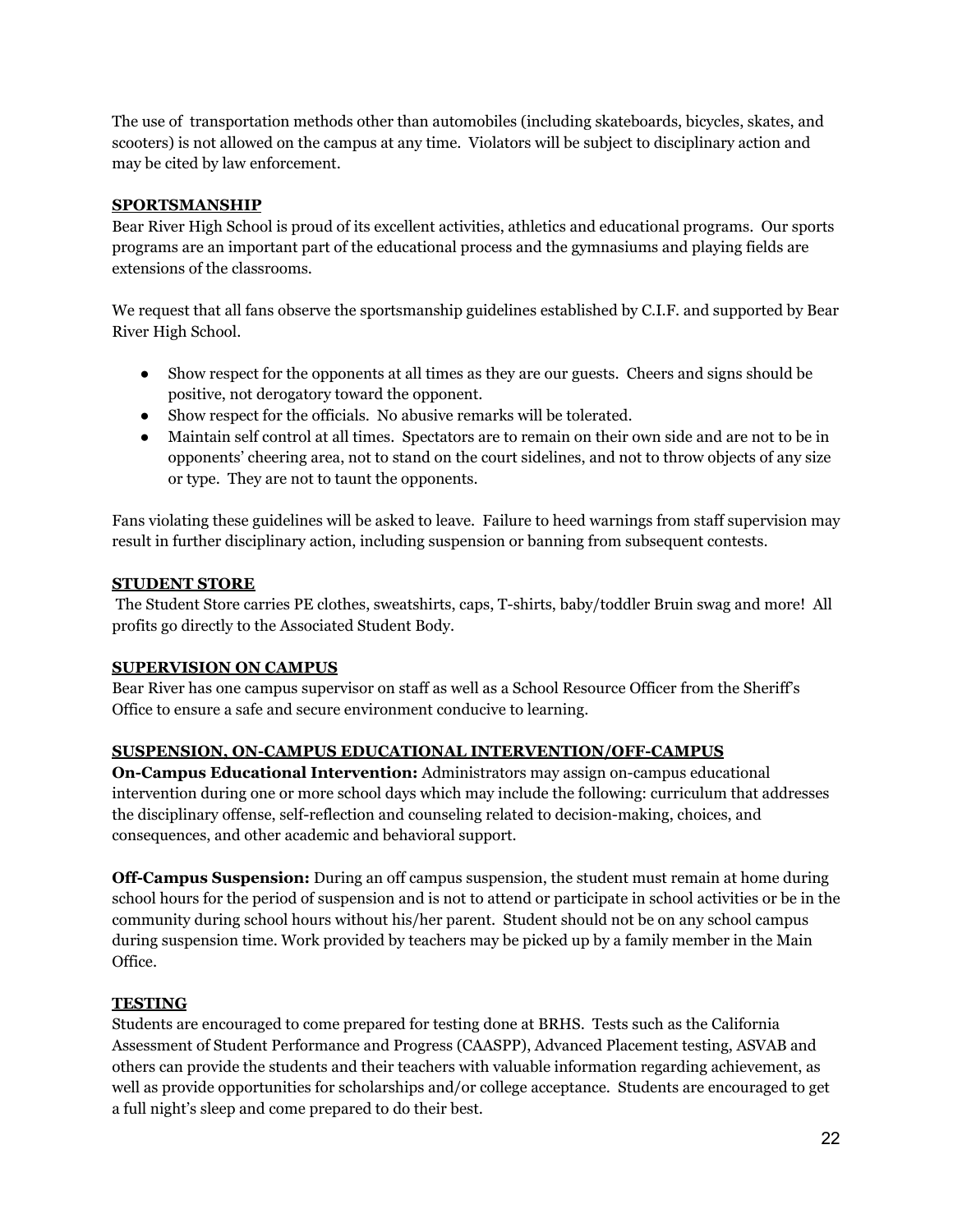#### **THEFT**

Students are directed to report all incidents of theft to the School Resource Officer and complete a *Theft/Vandalism Report Form* as quickly as possible after the theft has been discovered. If the reported property is recovered, all reasonable efforts will be made to return the item(s) to the rightful owner.

## **TOBACCO PROHIBITED**

Nevada Joint Union High School District policy prohibits the use of tobacco products or possession of paraphernalia (such as e-cigarettes, vape pens, or vaping liquid) at all times on district property or at any district/school sponsored activity. This prohibition applies to all students, employees, visitors and other persons visiting a school, the district office or an activity. Any student violation of the tobacco policy will result in enrollment in a tobacco cessation program, educational intervention, and assignment to Saturday School.

#### **VIDEO SURVEILLANCE**

The District has installed video cameras to monitor buildings, interior areas, exterior areas, including, but not limited to: parking lots, perimeters, recreation areas, play fields, hallways, and entrances and exit doors and on school buses operated by the contracted carrier. These cameras are intended to enhance the safety of students, staff and visitors by deterring disruptive, inappropriate, or illegal conduct. Individuals, particularly students, should therefore be aware that they may be recorded while on school property. Video recordings shall be reviewed only by authorized persons and retained only when necessary for safety, disciplinary or otherwise legal purposes.

#### **VISITORS**

School policy is to welcome only those visitors who have legitimate business at the school. All visitors must report to the Main Office for authorization before proceeding to their destination on campus. Visitors from other schools must obtain advance authorization from a Bear River administrator. Students are not allowed to bring siblings or friends to classes.

#### **WORK PERMITS**

All students who work must have a valid work permit. Permits must be renewed each semester, or when a student changes jobs. A minimum 2.0 grade point average must be maintained while working. During the school year, 14 and 15 year olds may work up to 18 hours per week, 16 and 17 year olds may work 20 hours per week. During school breaks and vacations, students may work 40 hours per week. Excessive absences for tardies can result in the revocation of a work permit.

#### **YEARBOOKS and OTHER PURCHASES**

Bear River's 21-22 Yearbook is available for sale online at TreeRing.com! (Bear River's school passcode is: 1014909342951998.) The theme this year is "Behind the Scenes" and will be presented in the form of a red carpet/movie premiere. The yearbook must be ordered online before March 30, 2022. Yearbooks are not available for purchase in the student store. This year's book costs \$56.61, and if you order by Sept. 30th, you will get an extra 10% off.

Also, why not recognize your senior with a Senior Recognition Ad! Senior ads feature any pictures you choose and a special congratulations message. Due to this crazy year, we are gifting every family of a senior with a FREE ⅛ page ad! If you'd like a bigger ad, you may pay for an upgrade.

Please remember that both senior quotes AND the senior portrait are due to the Yearbook staff no later than Christmas Break. LifeTouch is the official photographer of Bear River but will not be on campus for